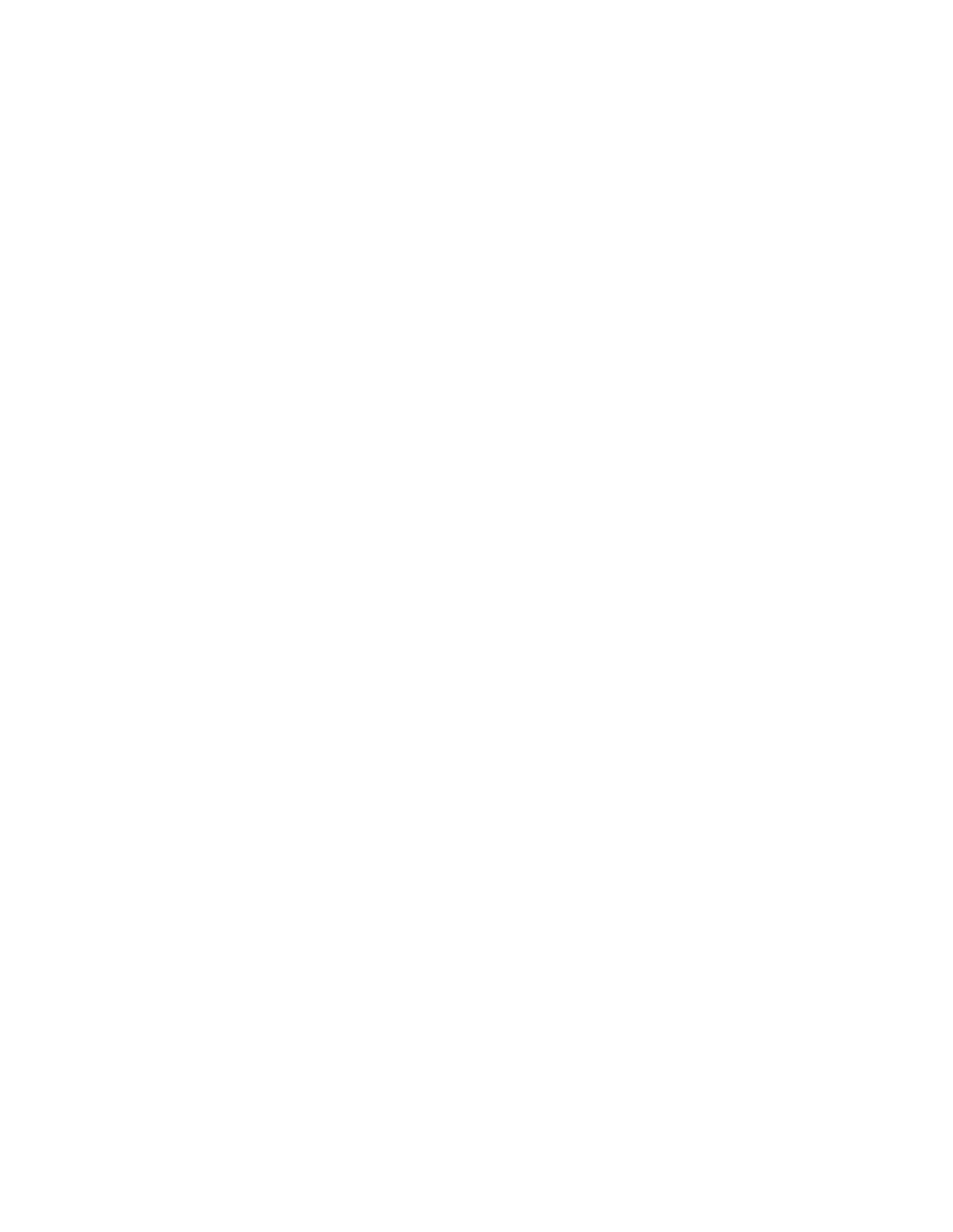# **World Religions Sunday School Lessons - Introduction**

This is an eight lesson Sunday School series on World Religions. It is intended for students from age 12-16, but they can be easily adjusted for older individuals as well. The purpose of these lessons is to introduce different religions to students while seeking to anchor them in the truth of Christianity. We live in an increasingly global culture, which leads to greater exposure to world religions than in previous generations. These lessons are designed to stir up discussion and point students to the truth of the Gospel as taught in the Bible. These lessons do not dive deeply into other religions but gives basic information about different religions and how those beliefs compare with the teachings in the Bible.

You don't need to have prior knowledge about the religions covered in this series. The lessons provide you with enough structure and information to lead the class. It is likely that students will ask specific questions about religions, which you may not know the answers to. Feel free to let students know you don't know the ins and outs of each religion. The goal is not to fully understand each of the religions covered but to provide space for discussion and learning. As you teach this lesson series, keep in mind that it is by the grace of God we know Jesus Christ is *"the way, the truth, and the life" (John 14:6)*. It is easy to look at others' beliefs and be critical or demeaning. This may also be the tendency of your students. Focus on how you can model a confidence in the truth of the Bible's message while also not demeaning others individual's beliefs.

Each lesson will center on answering how different religions answer four big life questions:

- 1. What is the origin of life?
- 2. What is the meaning of life?
- 3. What is right and wrong?
- 4. What happens after death?

The above questions provide a framework as you teach this series. In addition to the lessons, a Teacher's Guide is provided to help answer questions as well as additional directions for each lesson. The Teacher's Guide is meant only to be a guide so use as needed. If you are looking for a brief resource to assist you as you teach this series, consider *"World Religions: From a Christian Perspective"* by Walk Thru the Bible. Walk Thru the Bible also has very helpful charts comparing each of the world religions covered in this series at: www.walkthru.org/wr.

## **Lesson Overview:**

Lesson 1: One Path or Many Paths to Life?

Lesson 2: The Good News: Christianity

Lesson 3: Is there Truth? - New Age Spirituality

Lesson 4: One God, No Jesus: Islam and Judaism

Lesson 5: Are they Christian? - Mormonism and Jehovah Witness

Lesson 6: Many gods: Eastern Religions of Hinduism and Buddhism

Lesson 7: Where They Stand: Comparing Religions

Lesson 8: Why are there so many religions? Living with Boldness and Humility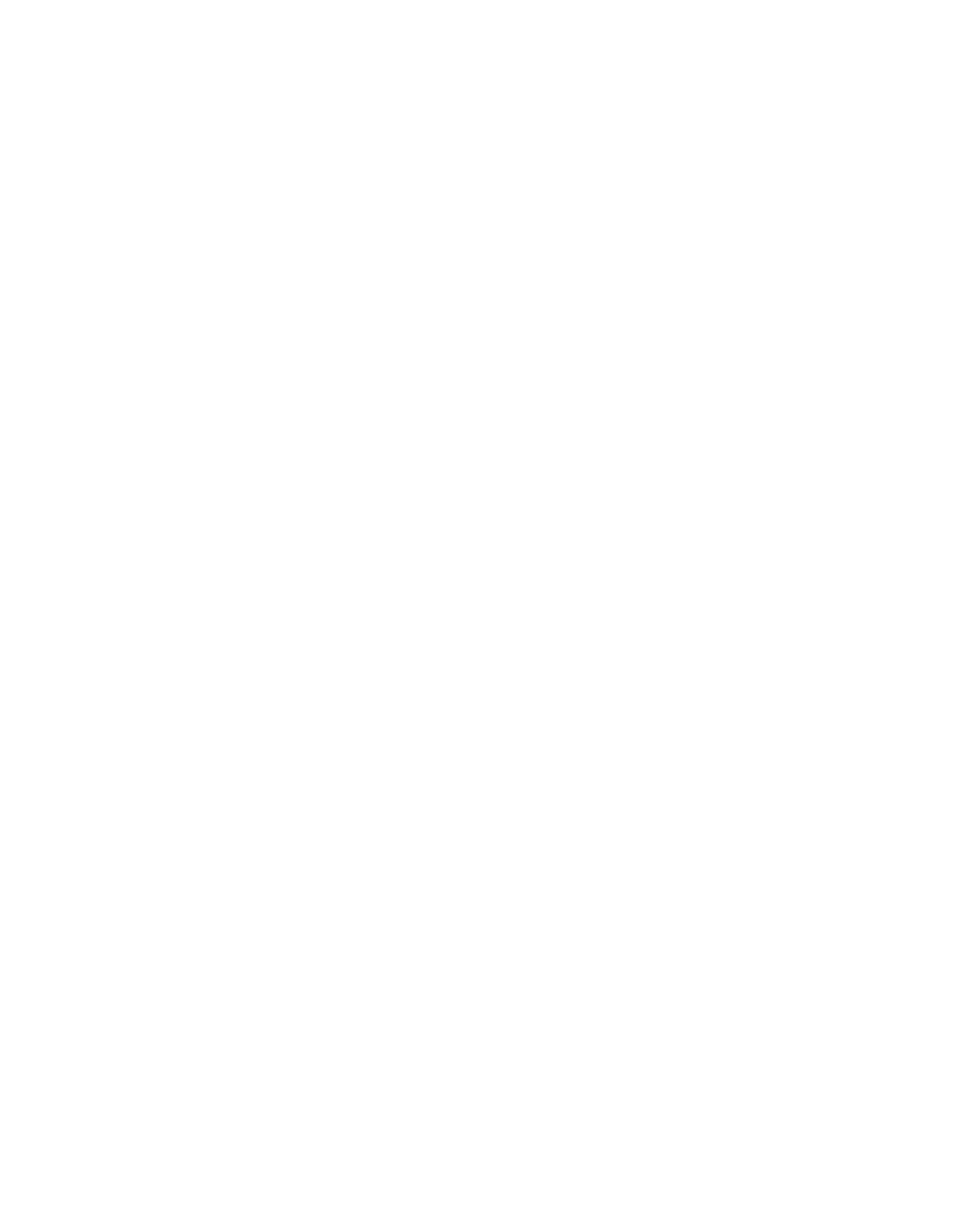# **Lesson 1: One Path or Many Paths to Life?**

# Recommended Age/Class: **12-16 years old**

## **Objectives:**

- There is one true path to restored relationship with God through Jesus Christ.
- Satan has deceived many into believing there are many paths that lead to God.
- Distinguishing between true and false paths to God.

# **Opening Activity:**

- How many answers are there to the equation  $5x=10$ ?
- How many wrong answers are there to the same equations?

## **Teacher talk:**

The gospel of Jesus Christ is offensive and seen as mean by some because it teaches Jesus as the only way to eternal life. Just like the math equation, if there is only one correct answer the math teacher should kindly and patiently help their students learn the correct answer not just allow any answer in an effort to make students feel good.

## **Lesson Content:**

- Two supernatural powers exist. God, who is the all-powerful righteous creator and Satan, who is a powerful created being full of wickedness. God and Satan are not equal in power, strength or authority. God is supreme over all things including Satan.
- Every person as they walk through life has an awareness either conscious or unconscious that "something is wrong." We look around and see pain, suffering, fear, and try to explain why these things are present in our world and what the solution is for these challenges. The following eight lessons are designed to consider the ways different religions answer some of life's most important questions such as:
	- 1. The origin of life.
	- 2. The meaning of life.
	- 3. What is right and wrong?
	- 4. What happens after death?
- God and Satan both desire the heart of man. God's message is straightforward while Satan's message is meant to distract us from truth. Satan gives the human heart lots of options and presents himself as the great liberator. He says "do good, follow your heart and you will enter heaven" whereas God says "follow me and I will give you rest".

# **Scripture:**

*Matthew 7:13-20 "Enter ye in at the strait gate: for wide is the gate, and broad is the way, that leadeth to destruction, and many there be which go in thereat:14 Because strait is the gate, and narrow is the way, which leadeth unto life, and few there be that find it.15 Beware of false prophets, which come to you in sheep's clothing, but inwardly they are ravening wolves.16Ye shall know them by their fruits. Do men gather grapes of thorns, or figs of thistles? 17 Even so every good tree bringeth forth good fruit; but a corrupt tree bringeth forth evil fruit.*  18 A good tree cannot bring forth evil fruit, neither can a corrupt tree bring forth good fruit. 19 Every tree that bringeth not forth good *fruit is hewn down, and cast into the fire. 20 Wherefore by their fruits ye shall know them."*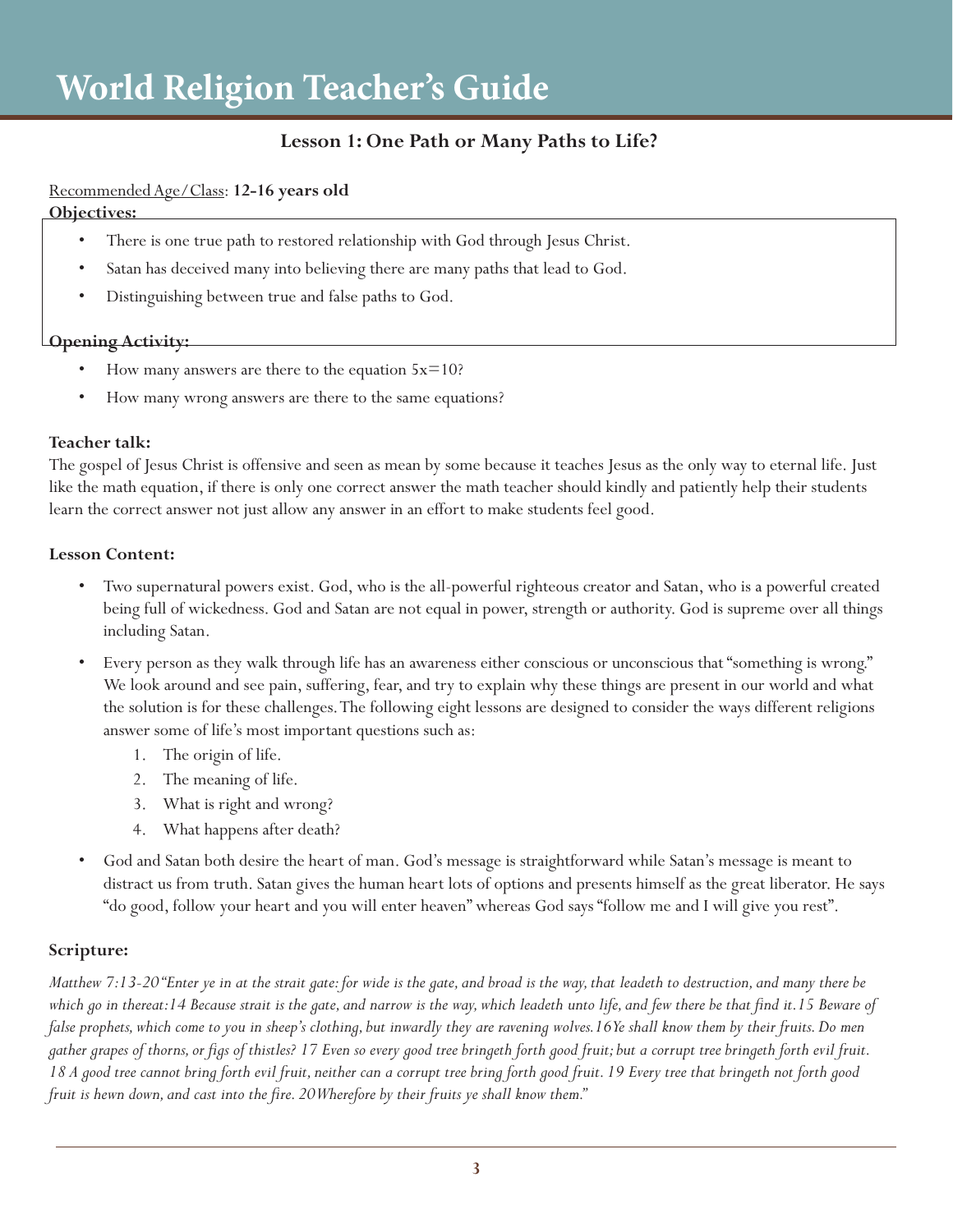## **Discussion Questions:**

- 1. What do people tend to pursue in life? Possible Answer: comfort, pleasure, happiness, connection with others
- 2. There are two ways identified in verses 13 and 14. What do these verses tell us is different about the two paths? Possible Answer: One is narrow one is broad. One leads to destruction and many will be on this path. One is full of life yet few will travel this path.
- 3. What do the paths in these verses represent? Possible Answer: There are two ways to live. We can live according to the rule of the Prince of this World, Satan or We can live according the to rule of God and His example in Jesus. These path's with two different master's (God and Satan), two different ways of living and two different destinations heaven or hell.
- 4. How do false prophets use people's desires (look at answers to question 1) to deceive them into staying on the path to destruction?

Possible Answer: Give people a distorted version of these desires. These desires are not bad, in fact, they are Godgiven desires that are meant to lead us to Jesus. Satan sells a version of these desires that is temporary and ends with pain. False prophets tell individuals that comfort, pleasure, happiness and connection come from doing what feels goods and seems right in their own eyes. False prophets are good at convincing us we are justified in what we are doing and rather than teaching what is true even when it is difficult to hear. (Proverbs 12:15, 21:2)

- 5. When you travel, you will periodically come across signs telling you where you are going. Why would someone stay on a path that takes him or her in the wrong direction? Possible Answer: The signs are misleading or false. ("This way is fun or This way leads to Heaven…") Another reason for staying on the wrong path could be the individual is not paying attention, distracted, and not focused on their destination.
- 6. What are reasons someone would tell you the path they are traveling leads to eternity with God when it does not? Possible Answer: They are deceived. They are trying to trick you. Satan tells others and us these lies in an effort to secure our destruction.
- 7. How do you identify a false prophet? Or a path that leads to destruction vs. a path that leads to life? Possible Answer: Ask very specific questions about their belief about Jesus. Such as:
	- i. Is Jesus the Son of God?
	- ii. Is faith in Jesus' shed blood the only way to eternal life with God?
	- iii. Is Jesus God?
	- iv. Was Jesus created or has He always been?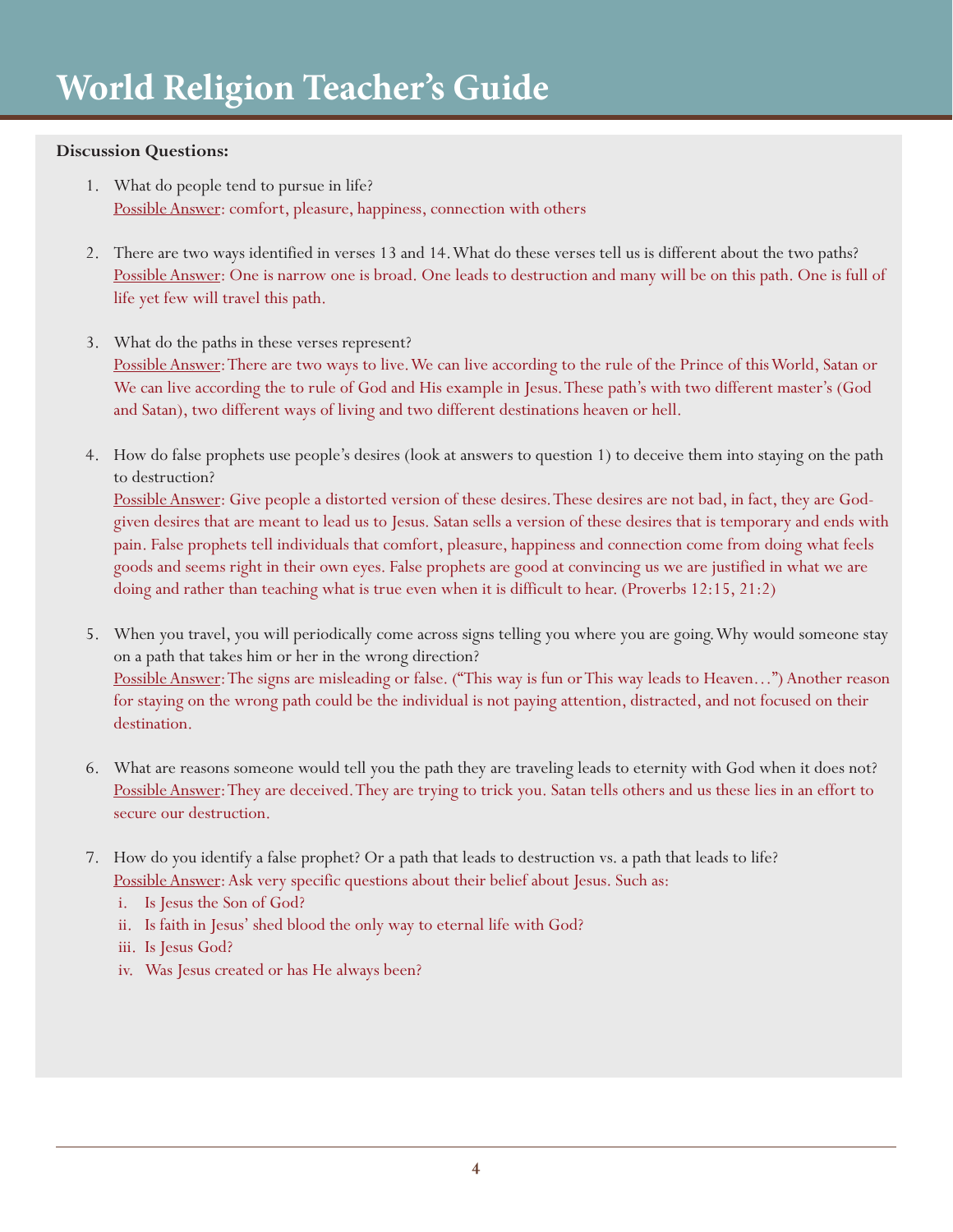# **Call to Salvation:**

The Bible is clear-there is only one way to God. Jesus very clearly tells us in *John 14:6* that He is the only way to God. *John 14:6 "Jesus saith unto him, I am the way, the truth, and the life: no man cometh unto the Father, but by me."* Satan attempts to play off our desires to do what we want and still enjoy eternity in heaven. Satan presents this as a possible option but we must heed the warning in *Matthew 7* that the broad way, though inviting, leads to bondage in this life and eternal destruction. If we desire life and eternity in Heaven, it only comes through a relationship with Jesus Christ. He is the narrow path. It may seem restrictive but He actually gives abundant life.

- 1. What are common messages from culture and "the flesh" Satan desires to promote? Possible Answer: There is no false path. Your feelings and desires are what is most important. Be a good person. If you believe in one way to heaven, you are mean. Do what you want and you will be happy.
- 2. What false paths do you think Satan would use to deceive you and others who grow up in church? Possible Answer: He might try to convince you that being nice is good enough. (Ex: You are a good person. Just be nice and God will accept you. If you go to church, you are fine. Christianity is just a list of rules.) Alternatively, Satan might try to convince you God will not be able to love you. (Ex: You will never be good enough. You must be perfect before coming to Jesus. God is a distant, mean God who only loves good people.)
- 3. Where does "good fruit" and "evil fruit" come from? *Matthew 7:17-18* Answer: Fruit comes from the tree. *Matthew 7* reminds us we can look at the fruit of teachers to determine if they are pointing toward the path that leads to life or the path that leads to destruction. We must be aware only God is able to turn an evil tree into a good tree. We cannot behave our way into becoming a "good tree" nor does our behavior always display the nature of what kind of tree we are.

## **Activity:** Treasure Hunt

Your goal is to find the treasure in less than 10 minutes using no more than 15 questions. Once you think you know the location of the treasure, you can check the location. If you are correct, you can have the treasure. If you are incorrect, you can use the remaining time and question to continue looking. You can also only check three locations during the course of the activity.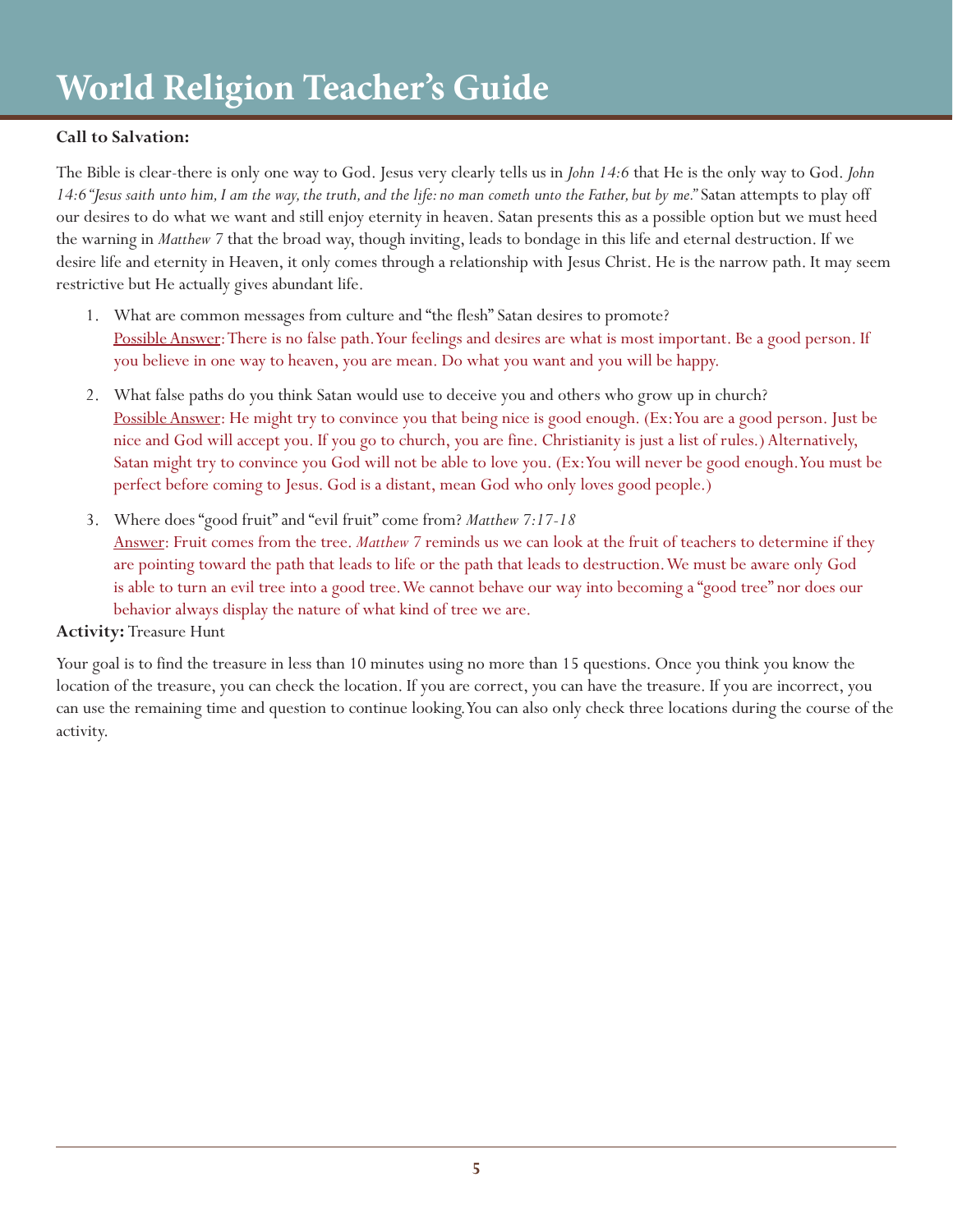## **Material:**

- 2 "Treasures"
	- o One Represents Life: Ex. candy, Bible, etc.
	- One Represents Death: Ex. bag of sand, dead flower, etc.
	- o The teacher should decide what they want the treasure to be prior to the lesson. Then place the two treasures in different locations in the church building or classroom.
- Instructions: (For Teachers)
	- o Teacher 1 should stand in front of the class giving instructions for the activity while Teacher 2 sits with the other students listening to the instructions.
	- o Teacher 1 will tell the class they are doing a treasure hunt.
	- o Teacher 1 tells the students they should work together to find the treasure. Students have 10 minutes and can ask 10 questions to help them find the treasure.
	- o Teacher 2 will give answers and direction to the true treasure representing life. (Analogous to the truth and the narrow path)
	- o Teacher 1 will give answers and direction to the false treasure representing death. (Analogous to the false prophet giving what appears to be helpful direction but does not actually lead to the treasure.)
	- o The hope is the students will direct their questions to Teacher 1 since they are leading the activity.
	- o Teacher 1 should time the activity and put a tally mark on the board to represent the number of questions the students have asked.
- Instruction: (For Students)
	- Your goal is to find the treasure in less than 10 minutes using no more than 15 questions. Once you think you know the location of the treasure, you can check the location. If you are correct, you can have the treasure. If you are incorrect, you can use the remaining time and question to continue looking. You can also only check three locations during the course of the activity.
- Discussion:
	- o What are takeaways from the activity?
	- o What would have been questions you could have asked to ensure you were on the path you wanted to be on?
	- o What are questions you could ask to help discern your spiritual direction and if the path you are on is heading where you want to end up?
	- o Discuss about how different world religions believe they are true but the Bible tells us there is only one true path to life and a right relationship with God.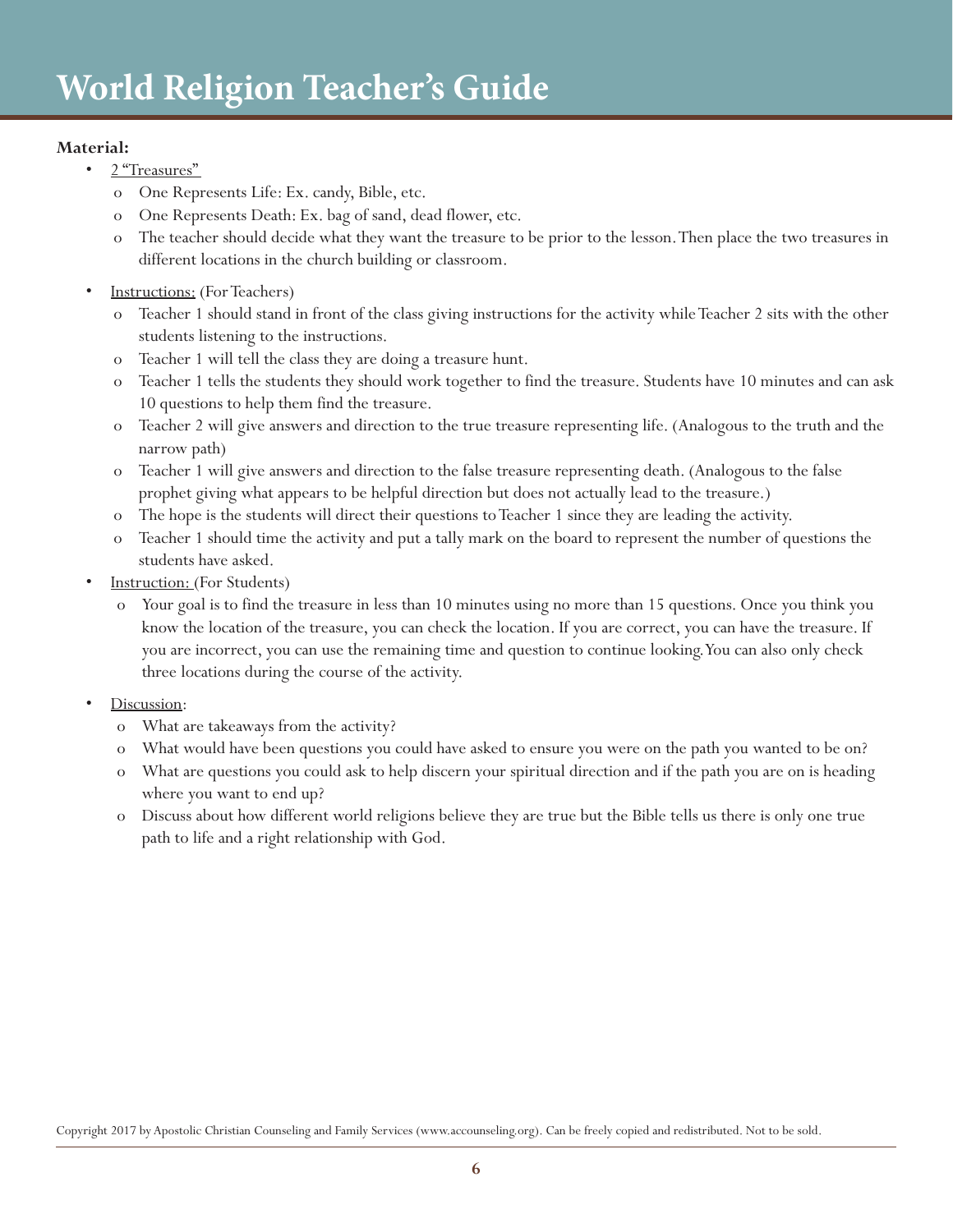## **Lesson 2: The Good News**

## Recommended Age/Class: **12-16 years old**

#### **Objectives:**

Five central realities of The Gospel:

- 1. Man is dead in sin.
- 2. Christ as the Rescuer.
- 3. Salvation through faith in Christ.
- 4. Faith producing fruit.
- 5. Eternity with the Lord.

## **Opening Activity:**

- Material: rock, living bug, plant, dead bug
- How do you distinguish between what is dead and what is alive?
	- o Signs of Life: grow, reproduce, respond to environment, use energy
	- o The point Life is complex!
	- o The Gospel is a message of hope. The Messiah has come and has brought life to the spiritually dead.

## **Lesson Content:**

- The Bible teaches that humans are inherently evil because of "the fall" in *Genesis 3*. Adam and Eve's sin in the Garden of Eden has affected all generations since. Each of us have inherited a spiritually dead and desperately wicked heart. The evil we see around us originates from within us. This is not to diminish Satan's evil influence on the world or individuals. He has played a role in the evil within us from the time he deceived both Adam and Eve. (*Genesis 3:1-8*) The reality of the human heart paints a hopeless picture. Man's problem is our broken relationship with God because of our sin. We enter the world wicked and needing rescued from our wickedness.
- In the midst of this bleak picture, God provides a way to be in right relationship with Him through His son, Jesus Christ. A soul must recognize their brokeness, repent and turn to Christ. Through faith in Jesus Christ's sacrifice on the cross, the unconverted heart is brought to life. The Believer, one who has faith in Christ's work, is given Jesus Christ's righteousness and through His righteousness is reconciled to God. . (*Philippians 3:9*) This reconciliation leads to living a sanctified life where we live more and more inline with Christ and His teachings. (*Romans 8:29* and *2 Corinthians 3:18*)
- The converted person grows in their love for and desire to honor God. Though converted, they continue to battle the flesh and will not obtain perfection in this life. Yet they strive to follow God's instruction for life. This means they seek to be ruled by God's law even where it is contrary to their own desires. As they walk with the Lord, their desires will come more and more in line with God's desires.
- Due to Christ bringing life to the believer's heart, they are to live as one in God's Kingdom wherever they go through seeking their life as a reflection of Christ. The Gospel Message:
	- 1. Man is dead in sin and without hope.
	- 2. Christ lived a sinless life and gave us the prefect example of how to live. He brought God's Kingdom to us so we can share it with others. He paid the debt of sin for those who believe in Him and rescued us from Satan's grasp.
	- 3. Man is brought to life through faith is Jesus Christ's work on the cross. (Justification)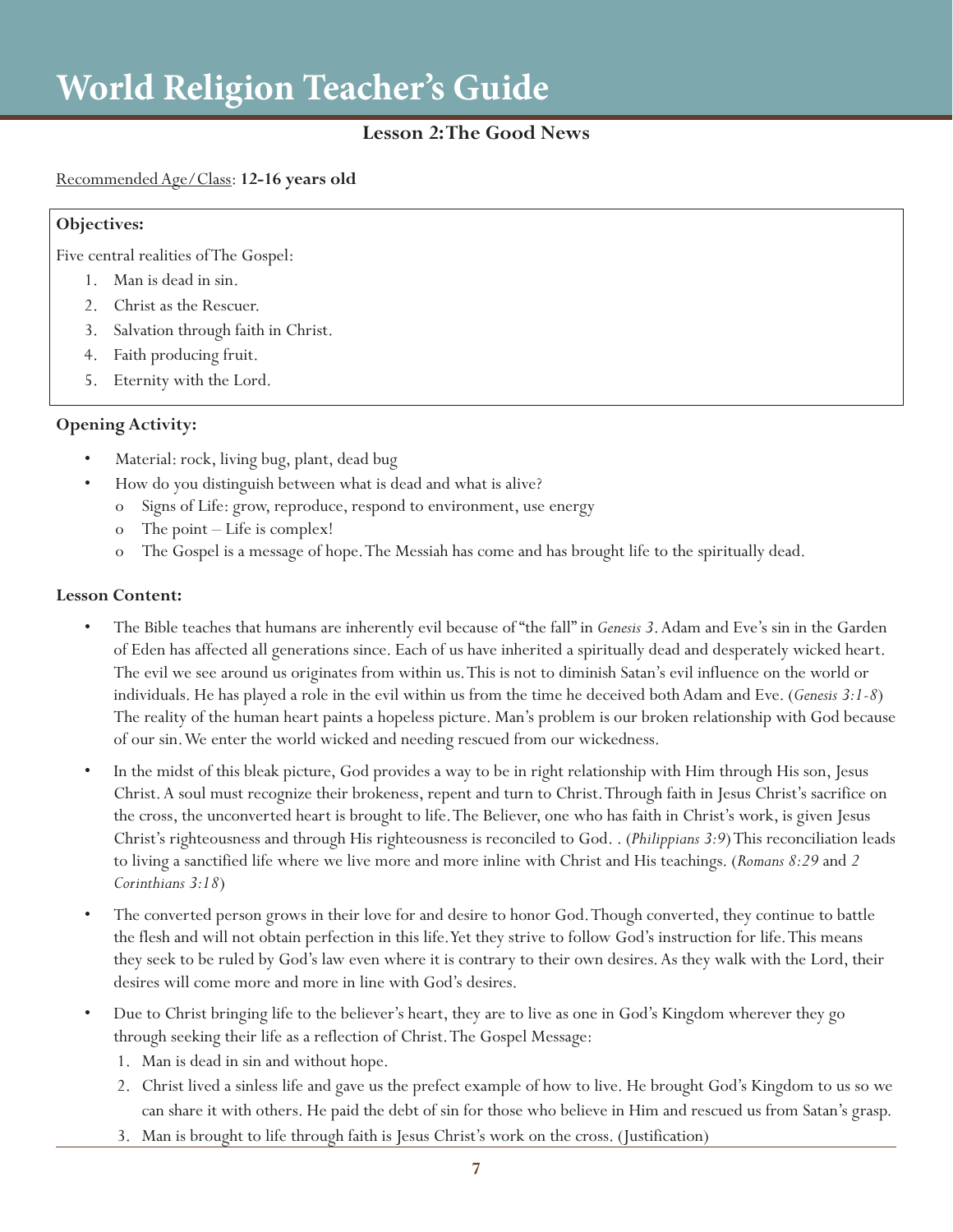- 4. The "saved" live a life more and more devoted to God. (Sanctification)
- 5. Eternity in Heaven awaits the "saved".

## **Scripture:**

*Ephesians 2:1-10 "And you hath he quickened, who were dead in trespasses and sins; 2 Wherein in time past ye walked according to the course of this world, according to the prince of the power of the air, the spirit that now worketh in the children of disobedience: 3 Among whom also we all had our conversation in times past in the lusts of our flesh, fulfilling the desires of the flesh and of the mind; and were by nature the children of wrath, even as others. 4 But God, who is rich in mercy, for his great love wherewith he loved us, 5 Even when we were dead in sins, hath quickened us together with Christ, (by grace ye are saved;) 6 And hath raised us up together, and made us sit together in heavenly places in Christ Jesus: 7 That in the ages to come he might shew the exceeding riches of his grace in his kindness toward us through Christ Jesus. 8 For by grace are ye saved through faith; and that not of yourselves: it is the gift of God: 9 Not of works, lest any man should boast. 10 For we are his workmanship, created in Christ Jesus unto good works, which God hath before ordained that we should walk in them"*

## **Discussion Questions:**

- 1. How does *Ephesians 2:1-3* describe the unconverted person? Possible Answer: Dead in trespasses and sins. Not considering what God wants but rather what they want. Being under God's wrath and in bondage to Satan.
- 2. What do you notice in your daily life that shows the reality of man's problem? (sin, tragedy, etc.) Possible Answer: Rebellion against authority: parents, teachers, laws. People treating each other in hurtful, disrespectful, mean ways. Living with a focus on the vanities of this world. Ruled by their own lust or selfishness.
- 3. What must happen for a soul to shift from death to life? (*Ephesians 2:4-9*) Possible Answer: God must be merciful and full of love. God must bring life to the dead soul.
	- i. "Quickened" from verse 5 means: "to make alive". God must bring the spiritually dead soul to life.
	- ii. They must shift from living under Satan's rule and authority to living under God's rule and authority. For God's wrath to be removed toward an individual and their sin the individual must place their faith in Christ. They must believe that Jesus Christ is God's Son and paid the sin debt for them on the cross where His blood was shed and He died in their place. They must trust Jesus as their Messiah. This leads to the individual shifting from living under Satan's rule and authority to living under God's rule and authority. Only Jesus's death can satisfy God's wrath because Jesus is 100% righteous and not tainted with sin. (*John 3:36*)
- 4. What is God's solution to man's problem? Answer: Jesus
- 5. What keeps man from seeking this solution? Possible Answer: Dead people don't see. (*Eph. 2:1*) The spiritually dead cannot see their sin or their need for Jesus. If by some miracle they are able to see their sin or need, they have no desire to shift from being ruled by their sinful desires. Man wants to live according to our own desires and ways rather than God's.
- 6. How would you summarize what these verses say about right and wrong? Possible Answer: First, there is a clear distinction between right and wrong. What is right and wrong is not up for individual interpretation; rather right and wrong are defined by God. An individual is able to be right with God through submitting to His authority.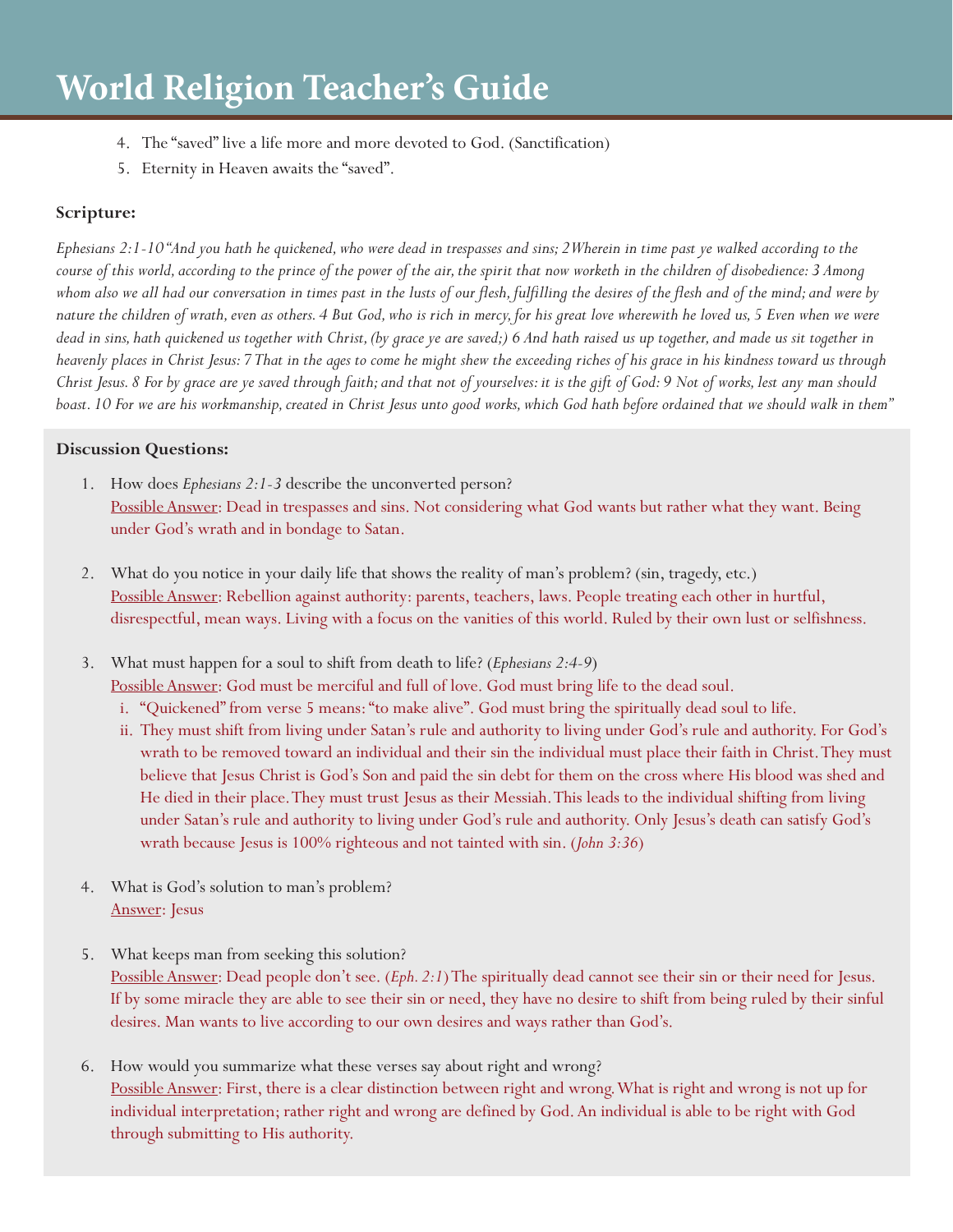7. What is the significance of salvation coming through faith and not of works?

Possible Answer: Verse 9 gives us a helpful clue here. Man tends to see life through a "if I do something, then I should get something". In most of life this is relatively true. If you study hard, you are more likely to get a good grade on your test. If you complete your chores, then you can play. The Gospel works differently. What we need to be in right relationship with God is impossible so we must have this work done for us. We are entirely dependent on God to do in us what we cannot do. This should bring the converted soul to a place of gratitude and worship. Salvation being of faith and not works is of great significance because it keeps anyone from thinking they deserve or have earned salvation. No one deserves salvation and no one could ever earn salvation. It is a humbling thing to be given such an awesome gift.

- 8. What does this tell us about the Bible's teaching on where life originates? Possible Answer: In this passage, life originates with and from God. This is true from the very beginning. God is the creator and sustainer of life.
- 9. What do verses 6 and 7 tell us about life in Christ? Possible Answer: In Christ we are given life and a different focus. A focus on what God wants rather than what we want. The believer sees Jesus and the wonder of His grace and kindness toward us.

## **Call to Salvation:**

Christianity believes that sin separates man from God and this separation can only be removed through placing one's faith in Jesus Christ. Christianity teaches that life's ultimate purpose is to acknowledge our brokenness, turn to Christ for healing, and to live in communion with Him. (*Philippians 3:7-14)*

Jesus has paid the penalty for sin through living a perfect life and yet dying on a cruel cross.

Why was Jesus' sacrifice necessary?

Possible Answer: God is holy and cannot accept or be in the presence of sin. Therefore, He was not able to be in communion with man. The only way man could be reconciled to God was if the penalty of man's sin was paid and man was rescured from the grasp of Satan. This means death had to occur either the death of all humankind apart from God or a perfect substitute for man had to be made. Jesus was this perfect substitute who was able to bear the penalty of man's sin because He was and is perfect. (*Hebrews 9:11-15*) Through Christ we are able to live as we were originally created to live, in harmany with others and God.

• The Greek word translated to Gospel means "the good news" - why is the Gospel good news? Possible Answer: It is good news that man can be reconciled to God. The Gospel is good news because apart from Jesus rescuing us, we have no hope.

## **Christian Worldview:**

- 1. Origin of Life: Triune God: Father, Son and Holy Ghost as Creator of all things. (*Genesis 1:1*)
- 2. Purpose of Life: Glorify or bring Honor to God through yielding to Him and living according to His will. *(Isaiah 43:6,7, Ecclesiates 12:13)*
- 3. Right from Wrong: Right and wrong are outlined and defined by God through the teachings of the Bible. *(Psalm 119:105)*
- 4. After Death: After death, there are two eternal destinations. Heaven awaits those who have been redeemed through faith in Jesus Christ and Hell awaits those who never turned to Christ. *(John 3:14-21)*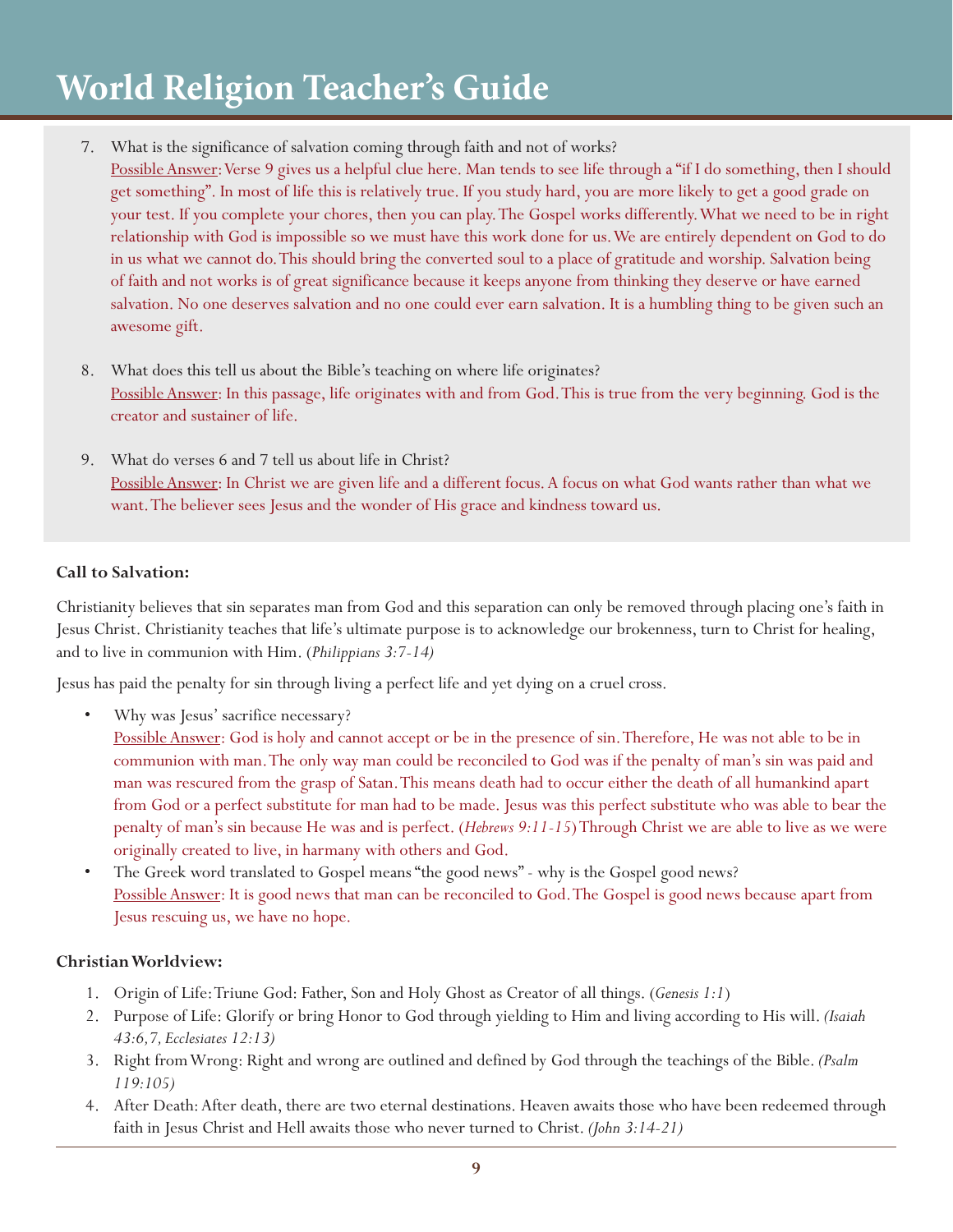# **Activity:** Death to Life

This activity is meant to show the miracle of salvation. Demonstrating how faith in Christ brings life to the lifeless heart. You will use a glove to represent the unconverted soul being unable to please the Lord. Then once you put your hand in the glove, the glove becomes full of life.

## Material: one glove

Instruction:

- Lay the empty glove on the floor or table and ask it to do something.
- Encourage the students to give the glove instruction as well, seeing if they can get it to do what they want without touching the glove.
- Once you have sufficiently demonstrated the glove is incapable of doing anything, then put the glove on.
- Then give it instruction and demonstrate how the glove now has ability because of the hand's presence. This represents what happens when God brings life to a dead heart and fills it with The Holy Spirit.

## Discussion:

- What are takeaways from the activity?
- Why do you think the Bible describes the human heart as dead and lifeless prior to conversion, even though unconverted people can do things, even seemingly good things?
- Do you think this is a good analogy for salvation and how faith in Christ brings life? Why or why not?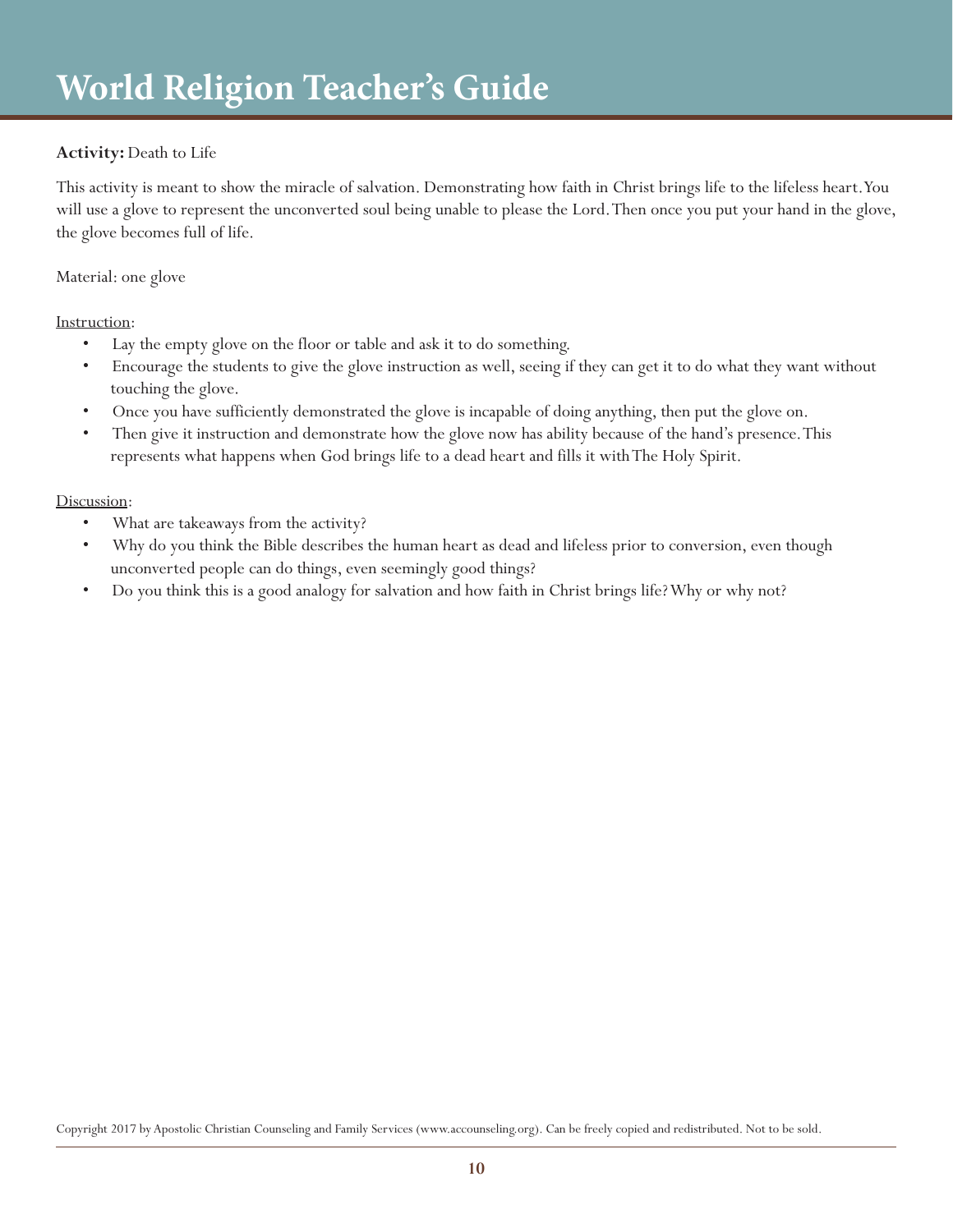# **Lesson 3: Is there Truth?**

New Age Spirituality

#### Recommended Age/Class: **12-16 years old**

#### **Objectives:**

- New Age spirituality worldview What do they believe?
- The appeal of this belief system.
- Dangers of this belief system.
- Where this worldview collides with Christianity.

## **Opening Activity:**

- Material: Connect Four Game (*If you do not have a Connect Four Game you could do something on the white board such as Hang Man.*)
- Ask for two volunteers to play the game. After they are finished, ask for two other students to play and ignore all the rules.
	- o Do rules constrict or provide freedom?

#### **Lesson Content:**

- The New Age Spirituality belief system is difficult to define, as there are many different labels and nuances of beliefs. New Age Spirituality is not necessarily an organized religion. Someone holding to this view would likely be open to the existence of spiritual forces, yet they would deny anything as having absolute authority.
- A common belief is there is no "absolute truth". No "absolute truth" means there is nothing that is true for all people at all times; instead, truth is what each individual deems as true. This leads to teaching tolerance and allowing each person to live, as they desire without pushing specific beliefs or views on someone else. Rather than focusing on what someone believes, they would focus on how someone is to live. One's life goal would be to love others and find their true self. Finding your true self leads to living consistent with their desires and not be ruled by society or what others might desire for them.
- On the surface, this worldview can seem right and good. At times, it will even present itself as a form of Christianity. Some who ascribe to this view can appreciate the Bible's moral teachings on loving and serving others. However, they would not believe in the Bible as the inspired word of God. Nor would they agree with all of the teachings of the Bible but would pick and choose what teachings they like and discard teachings they do not like.
- It is difficult to define what someone from this worldview believes because everyone's belief would be somewhat different. Some believe in a God, where others do not. Some would value parts of the Bible, where others would not. This worldview says the most important thing is to be true to one's self and show kindness to others.

#### **New Age Worldview:**

- 1. Origin of Life: They are not sure and would say there are a lot of opinions so don't worry about it.
- 2. Purpose of Life: Love other people and live in harmony.
	- a. Find your true desires and live them out.
- 3. Right from Wrong: Everyone is entitled to his or her own opinion about right and wrong as long as it does not interfere with someone else.
- 4. Life after death: Beliefs vary, but in general, most believe that all end up in a pleasant eternal home.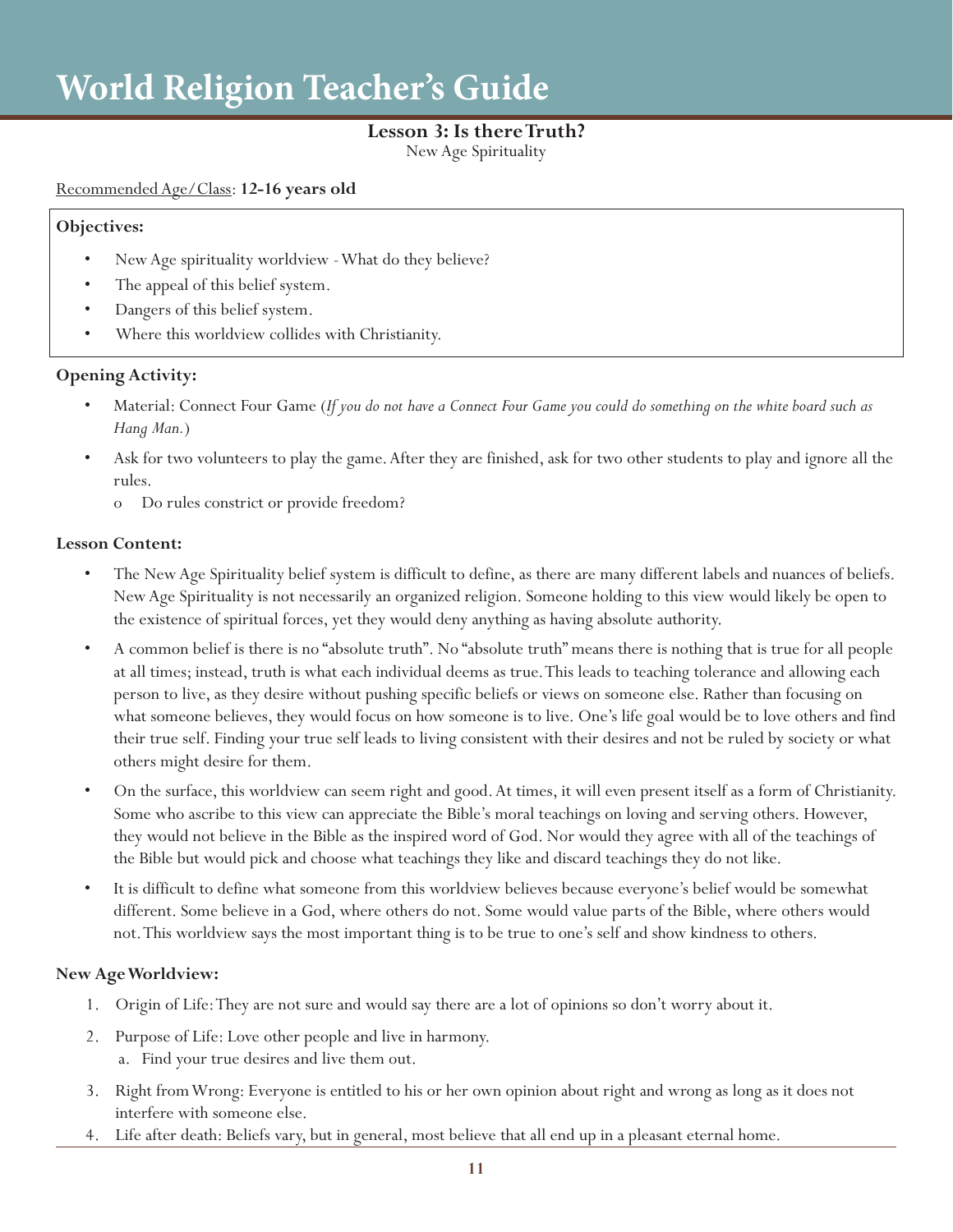# **Scripture:**

*Matt 22:37-40 "Jesus said unto him, Thou shalt love the Lord thy God with all thy heart, and with all thy soul, and with all thy mind. This*  is the first and great commandment. And the second is like unto it, Thou shalt love thy neighbour as thyself. On these two commandments *hang all the law and the prophets."*

## **Discussion Questions:**

- 1. What might someone who agrees with the New Age Spirituality worldview agree with from *Matthew 22:37-40*? Possible Answer: They would agree with the second commandment to love others as yourself. They would see value in treating others well. They would do this because they value interacting with others in a kind way.
	- They might even agree with the first commandment to love God with heart, soul and mind. However, they would define God in a way that is outside of the Bible. They might say "I love and follow God", "God is Love" and "I love Him and others". The New Age Spirituality worldview agrees with the idea of being "moral" but they do not agree that God has defined what is right and wrong, sin, or God's punishment of evil.
- 2. In what ways does New Age Spiritualty sound similar to Christianity?

Possible Answer: In general, both worldviews call individuals to love. Being a nice person is ultimate goal of New Age Spirituality. This can sound similar to what Christians are called to be but the **motive** for loving other is vastly different. What it means to love is also vastly different. Ex: the Christian is to be motivated by a love for God and a desire to please Him. The New Age person is motivated by the desire to be nice. This leads to very different definitions of "love". The Christian defines love as helping people see, worship and submit to the God of the Bible. At times this will mean providing correction, warning, and chastisement. A New Age person defines "love" as accepting other people and their beliefs. They would say there is no "right" or "wrong" outside of being nice to others. A New Age person would also define love as helping others feel comfortable.

- 3. In what ways does this viewpoint sound appealing? (*Try to stay focused on what is appealing about this worldview without talking about what it wrong with it or why it is not consistent. This is the focus of the next question.*) Possible Answer: The appeal of this worldview is that there is nothing deemed as wrong other than being hurtful toward others. New Age Spirituality ascribe to tolerance and loving others. They are often very kind and genuine individuals who care about others. They don't judge other peoples' actions or beliefs; meaning they don't think they are in a position to tell someone what they should or shouldn't do. As you can imagine, this is very appealing for individuals because it gives people the freedom to do whatever they want, as long as they are tolerant of others.
- 4. Would you see any dangers in this worldview?

Possible Answer: There is no truth. The very belief system this worldview is built on is a world where there is no right or wrong. New Age Spirituality would say truth is subjective and therefore can be different from one person to another. What is right for one person can be wrong for another. The ultimate goal is to live at peace with other people. This worldview leads people to pursue what is important to them rather than to pursue what God says/ wants. The danger of the New Age worldview is it places man in the position of God and redefines God into a someone He is not.

5. Could someone follow this type of belief system and believe they are a Christian? How so? Possible Answer: Unfortunately, the answer is yes. Satan is very good at deception and he has been able to get many to move away from the Bible's description of God into viewing God as they want Him to be. This leads people to focus on aspects of who God is from the Bible while discarding others. This leads people to developing a picture of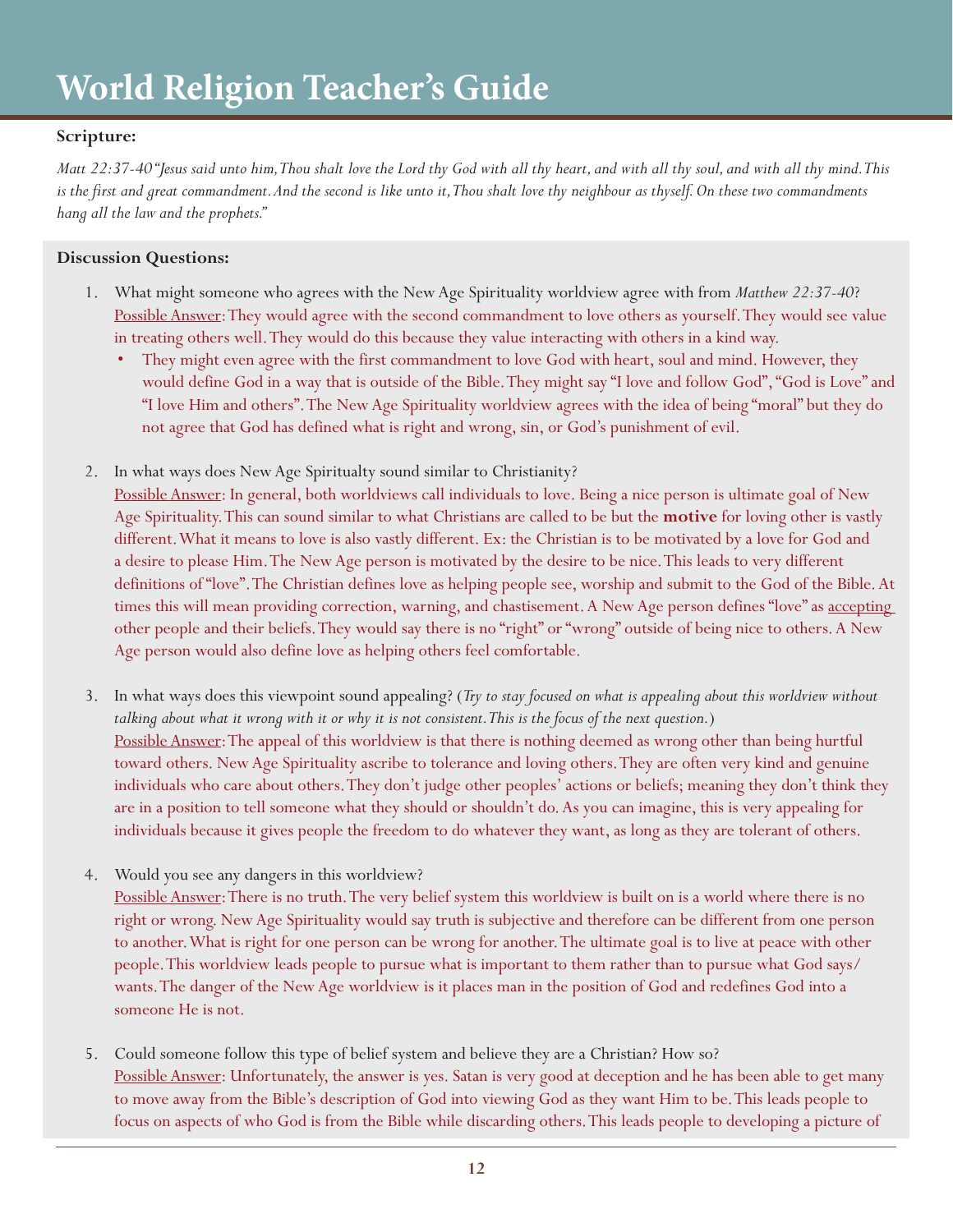God and what it means to be a follower of Jesus Christ which is not consistent with the Bible. Human being don't like being told they are doing something wrong or that there is a law they must follow. The Bible tells us sin in real and sin is anything that separates us from God. The Bible also tells us we have sin within us and that we are drawn toward sin. The Bible tells us hell awaits for those who do not submit to His ways and His way is faith in Jesus Christ. This is a hard message for humans who want to be in charge so much that we will redefine truth.

6. What might someone who agrees with the "New Age Spirituality" worldview disagree with or have a different interpretation of from *Matthew 22:37-40*?

Possible Answer: They would likely have a difficult time with verse 37. If they didn't have a difficult time with this verse it would be because they have developed a view of what verse 37 means. For example, they may define God as "whatever you want it to be". For them they would not care if you define God as family, a higher power, the god of Islam, The Christian God, love, money, …. Once you have redefined God into whatever you want Him to be then it redefines all four of these verses.

PossibleAnswer: They would also redefine what it means to love into trying to make sure you and others are comfortable. Which is nowhere close to the biblical definition of love. It redefines commandments into "good ideas to consider". There is no space for laws or prophets which distinguish right from wrong. Redefining God unravels the whole Bible and life as we know it. While the concept of tolerance and no absolute truth is appealing, it is impossible in real life.

**If time allows**: read *Matthew 7* and circle what someone from a New Age Spirituality worldview would support. Then underline other parts of *Matthew 7* someone from the New Age Spirituality perspective would likely disregard.

What do you notice from this exercise?

## **Call to Salvation:**

One of the fundamental teachings of Christianity is due to Adam and Eve's sin in *Genesis 3,* humans are inherently evil and need to be rescued from Satan and themselves. This core teaching in Christianity is in direct opposition to the New Age Spirituality worldview.

- Christianity Teaches: You are in need of being reconciled to God through placing your faith in Jesus Christ. Through faith in Christ we are reconciled to God (*Romans 3:23-28*) and then through God working in us we are to love and serve others. (*Ephesians 2:1-13*) Read the verses in *Matthew 22:37-40* and have students focus on the order: first love God and then love others.
- New Age Spirituality Teaches: First, you are a good person and then second, go love other people. New Age Spiritualty removes the need for God or salvation and just tells the person to love others. Those who follow this worldview appear to be very nice, kind and loving people. They may do many nice things but they do not know or follow the one true God, which means they are still dead in their sin even though they do nice things.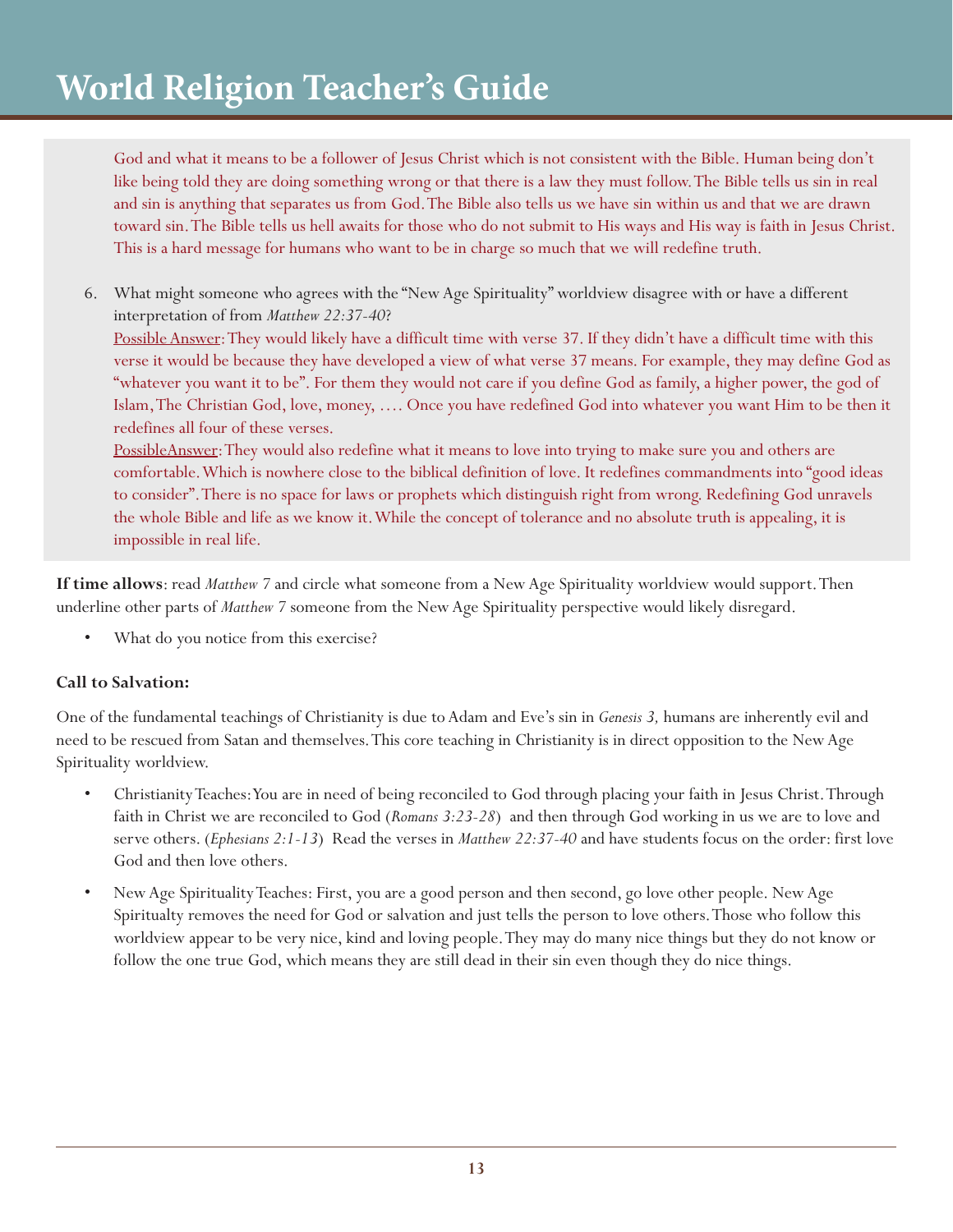# **Activity:** No Rules

Ask Students:

- Have you ridden in a car recently?
- Why do so many people use vehicles as a way of transportation? Answers may include: convenience, ability to travel quickly, and so on. Another reason driving is so popular is that it is *safe*. If they do not identify this as a reason for driving, bring it up and have them talk about what makes driving relatively safe.

Discuss how stop signs, stop lights and general rules of the road make driving a safe way of transportation. Then have them consider what would happen if everyone decided to do what they wanted and not force any driving rules one anyone else. Discuss the chaos and confusion that would ensue. While no rules on the road sounds fun it would lead to an increase in driving accidents and general frustration with driving.

Discuss how the New Age Spirituality is like living in a city without rules. This worldview argues that truth is in the eyes of each individual person. They would say that as long as you don't impose your beliefs on another, you are doing what is right. However, this very thought process is imposing a belief on others. While this worldview sounds freeing it leads to chaos, confusion, and in the end more pain.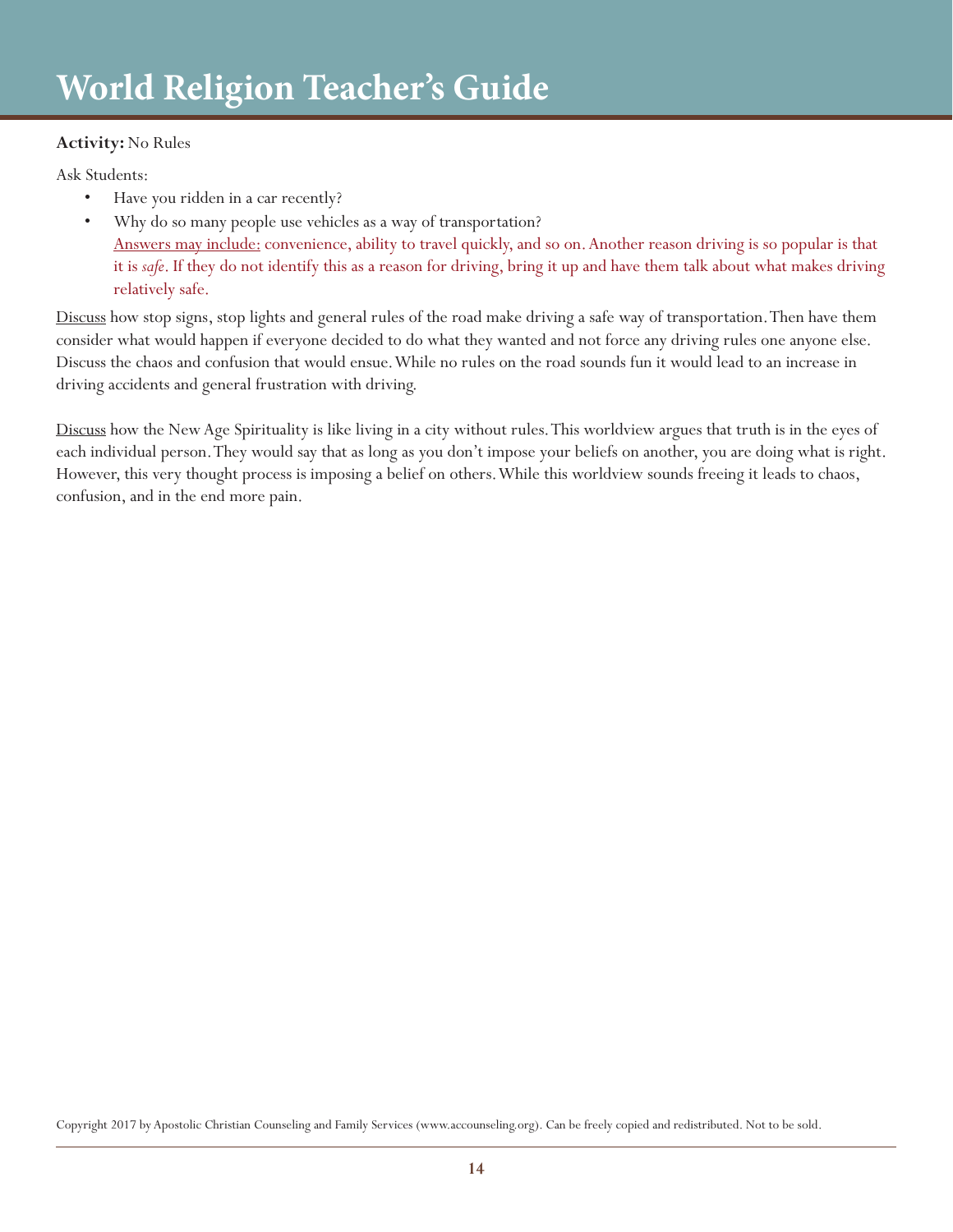# **Lesson 4 - One God, No Jesus**

Islam and Judaism

## Recommended Age/Class: **12-16 years old**

#### **Objectives:**

- Islam, Judaism, and Christianity all believe there is one true God. However, these religions are vastly different from one another and each of these three religions worship a different God.
- Basic understanding of Islam and Judaism.
- Where these worldviews collide with Christianity.

Supplemental Resource: World Religions Chart - http://www.walkthru.org/wr

# **Opening Activity:**

The purpose of this activity is to help students understand the special qualities of God that exist because of the relationships that exist in the Trinity (between the Father, Son and Holy Spirit). To illustrate that God's qualities do not require mankind and that He is sufficient in and of Himself, a role play will be used to consider the quality that "God speaks."

- Ask for 1 volunteer to come forward.
- Explain to the class they should imagine this person is the only person in the world. No one else exists.
- Ask for the volunteer to say something. Ask the class to consider what purpose this speaking serves if no one was there to hear or respond to it.
- Now ask for 2 volunteers to come forward.
- Explain to the class they should imagine these are the only two people in the world. No one else exists.
- Ask the two volunteers to speak back and forth to each other. Ask the class to consider how speech has purpose when there is another person to hear and respond to it.

Conclude by making the connection that because of the Trinity (3 in 1) we have a God that has all of His wonderful relational qualities without mankind to be the beneficiary. For example, when God says He is Love, this was true long before humans were created. God is complete in Himself.

## **Lesson Content:**

## **Islam:**

Islam is a monotheistic (belief in one true God) religion. While Islam and Christianity have very different beliefs, they have similar accounts of creation.

Muslims believe Allah:

- Is a merciful God who created the universe and everything in it.
- Forgave Adam and Eve for their transgressions in the Garden of Eden and there were no lasting impacts of their sin. They do not believe they became spiritually dead nor that this deadness was transferred to future generations. As a result, there is no concept of original sin in Islam.

Muslims believe Man:

- Is morally neutral at birth and can choose either to do good or evil.
- If someone chooses to do more good than evil, they will go to heaven. If they do more evil than good, they will go to hell.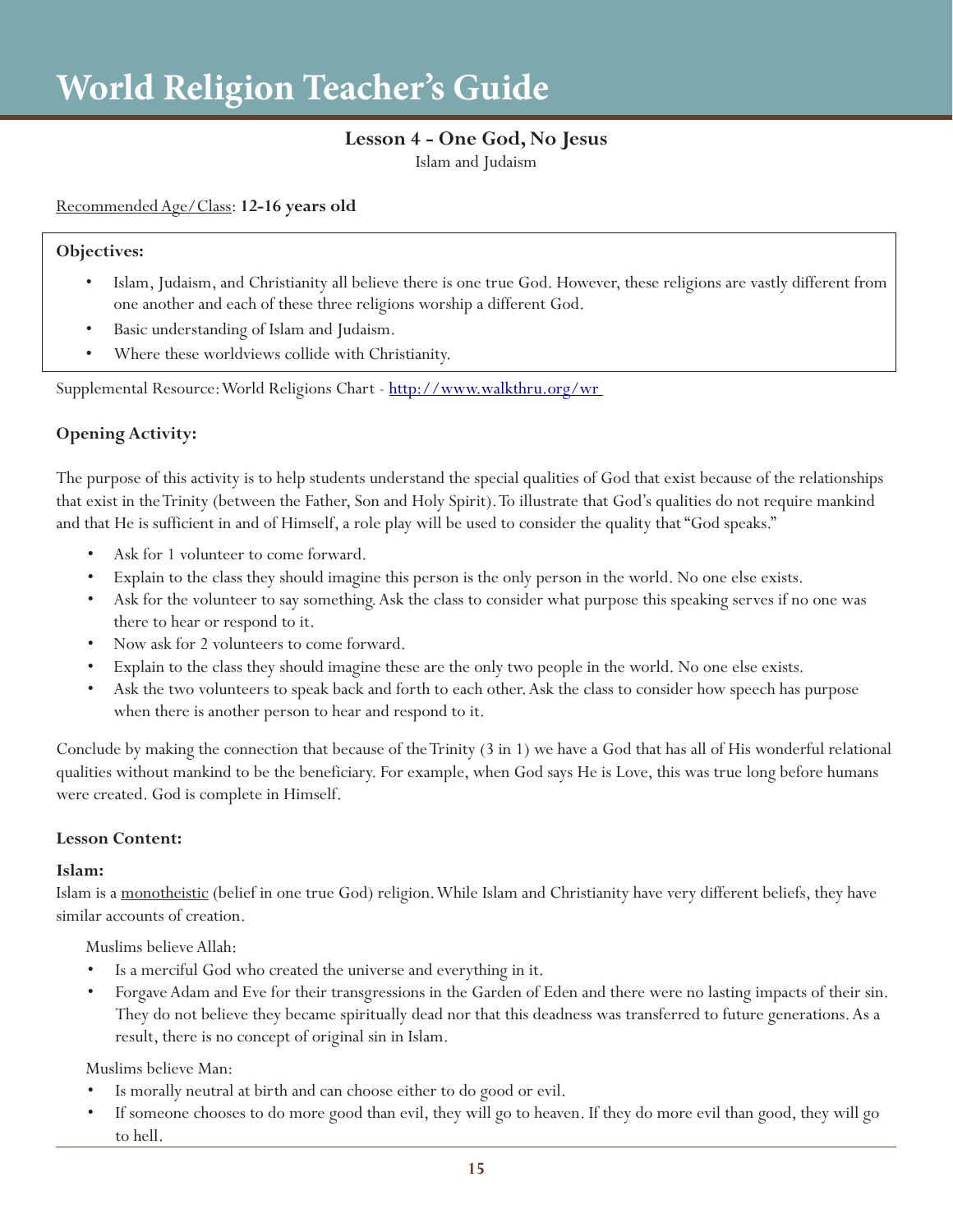So while Christians and Muslims have similar creation accounts, they have very different beliefs about Man, God and salvation.

|                                  | <b>Christians Believe</b>                                                                          | <b>Muslims Believe</b>                                                                         |
|----------------------------------|----------------------------------------------------------------------------------------------------|------------------------------------------------------------------------------------------------|
| <b>Man's Position Before God</b> | Man is born spiritually dead and needs<br>to be brought to spiritual life.                         | Man is born spiritually neutral and can<br>choose to do good apart from God's<br>intervention. |
| <b>God's Posture Toward Man</b>  | God desires an intimate relationship<br>with man.                                                  | God is distant and unknowable for man.                                                         |
| Salvation                        | Through faith in Jesus Christ's work on<br>the cross.                                              | Through doing more good works than<br>bad works. (Being good enough.)                          |
| God                              | Belief in one God who is distinct in<br>three persons (Trinity): The Father, Son<br>and Holy Ghost | God is one in essence and person.                                                              |
| Scripture                        | Holy Bible                                                                                         | Quran                                                                                          |
| Jesus                            | He is God. The Messiah who took on<br>flesh and overcame sin and death.                            | A prophet.                                                                                     |

• Muhammad is the central human figure of Islam. Muslims consider him The Prophet who exposed the truth about who God is and how to be His follower. At the age of 40, Muhammad (610AD) was praying and meditating in a cave when he received his first revelation. Muslims believe Muhammad continued to receive revelation about Allah and how to follow him over the course of Muhammad's life from Gabriel. Muhammad would memorize these revelations and then recite them to his followers. These revelations were compiled and today make up the Quran. The Quran contains Islam's teachings and beliefs. Much like the Holy Bible is to the Christian, the Quran is to the Muslim.

## Islam Worldview:

- 1. Origin of Life: Allah is the only god and he is creator of all things.
- 2. Purpose of Life: Submit to Allah.
- 3. Right from Wrong: Outlined and defined by God through the teachings of the Quran.
- 4. After Death: There are two eternal destinations. Heaven awaits those who have done enough good and Hell awaits those who have been bad.

## **Judaism:**

Judaism is a monotheistic (belief in one true God) religion.

- Their Bible called the Hebrew Bible or the Tanakh is very similar to the Old Testament portion of the Christian Bible. They also have what is call The Talmud: this is a Jewish rabbi's interpretation of how to live out the teachings from the Old Testament. For example, *Exodus 20:8* says *"Remember the Sabbath Day"*. The Talmud would give Jewish Rabbi's interpretation of what this looks like to live out. The Talmud gives different Rabbi's views on topics without coming to a consensus on how to live out a teaching from the Hebrew Bible.
- Jews are waiting for the Messiah and do not believe Jesus was the promised Messiah. Jews believe the Messiah will be a political leader who will come with strong military power. Jews do not see Jesus as anyone important.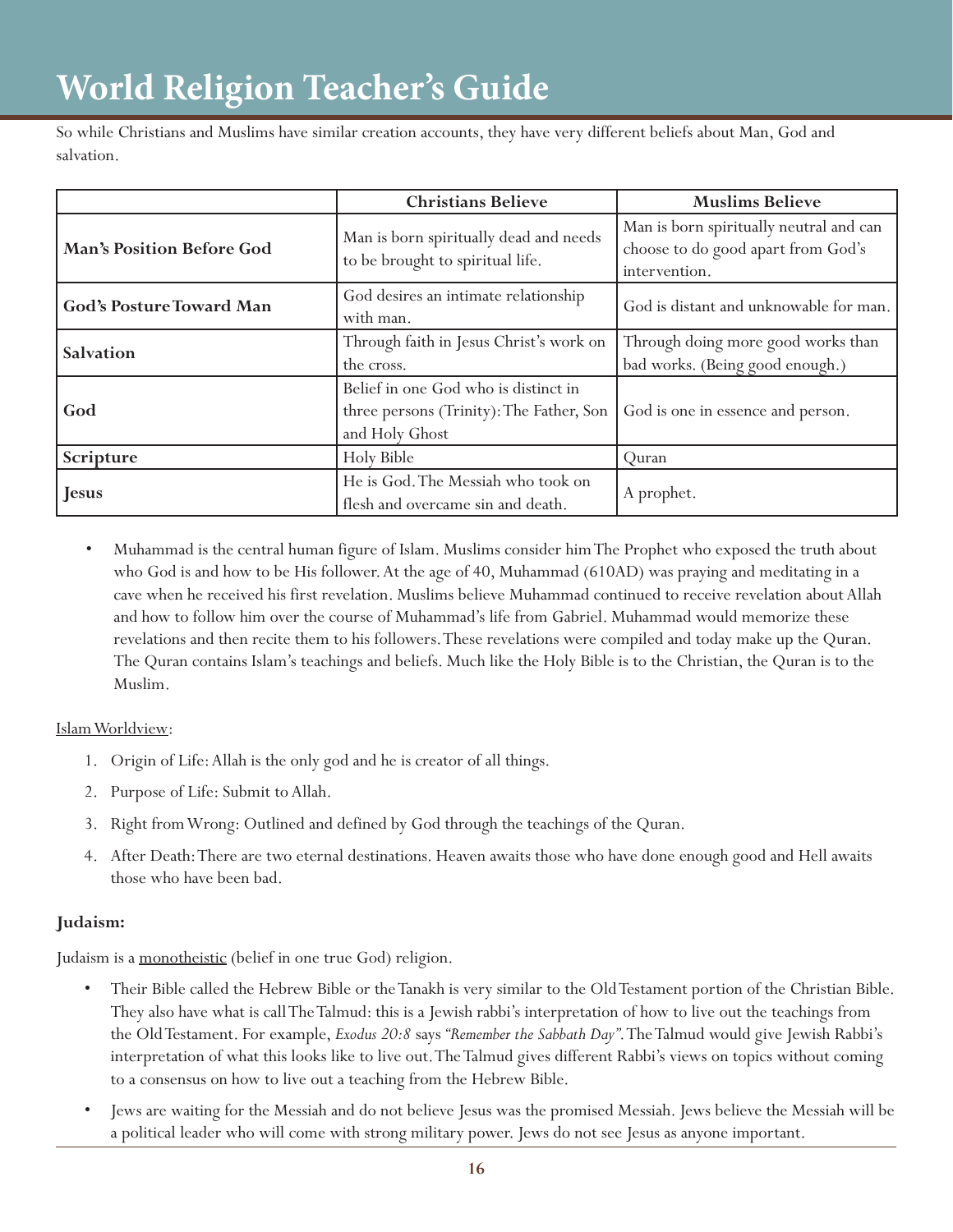- Judaism is not as focused as other religions on trying to convert others to their view. Jews hold themselves to high standards regarding following the laws of the Torah - first five books of the Bible. Yet they believe all God requires of Gentiles is they follow the seven laws of Noah:
	- 1. No Murder
	- 2. No Sexual Immorality
	- 3. No Idolatry
	- 4. No eating animals from torn limbs
	- 5. No cursing God
	- 6. No theft
	- 7. Setting up a system of law

# Judaism Worldview:

- 1. Origin of Life: God as Creator of all things.
- 2. Purpose of Life: Obey God's law.
- 3. Right from Wrong: Outlined and defined by God through the teachings of Torah first five books of the Christian Bible.
- 4. After Death: Jews are uncertain of what happens after death. Most would encourage living by the law and letting the afterlife take care of itself.

# **Scripture:**

*John 14:6-14 "Jesus saith unto him, I am the way, the truth, and the life: no man cometh unto the Father, but by me. If ye had known me, ye should have known my Father also: and from henceforth ye know him, and have seen him. Philip saith unto him, Lord, shew us the Father, and it sufficeth us. Jesus saith unto him, Have I been so long time with you, and yet hast thou not known me, Philip? he that hath seen me hath seen the Father; and how sayest thou then, Shew us the Father? Believest thou not that I am in the Father, and the Father in me? the words that I speak unto you I speak not of myself: but the Father that dwelleth in me, he doeth the works. Believe me that I am in the Father, and the Father in me: or else believe me for the very works' sake. Verily, verily, I say unto you, He that believeth on me, the works that I do shall he do also; and greater works than these shall he do; because I go unto my Father. And whatsoever ye shall ask in my name, that will I do, that the Father may be glorified in the Son. If ye shall ask any thing in my name, I will do it."*

## **Discussion Questions:**

- 1. How would you respond to someone who says Christianity, Islam, and Judaism are the same? Possible Answer: Some people believe all religions to be the same but this is a misunderstanding. Not all religions are the same, in fact each religion is very different. Even though Christianity, Islam, and Judaism all believe in one God, they believe in different gods and have a very different understanding of central topics such as who is God and how someone enters into eternal life. Possible Answer: One example of the ways these religions are different is to consider how each looks at the Old Testament of the Christian Bible.
	- i. Judaism believes the Old Testament tells of a coming messiah to rescue God's people from their sin as well as others who persecute them.
	- ii. Islam believes the Christian Bible has been corrupted and therefore is unreliable. Muslims believe the Quran is the true Word of God. The Quran teaches, among other things, a very different path to God and paints a very different picture of man from the Bible.

iii. Christianity believes Jesus fulfilled the prophesies of the Old Testament and is the Messiah. Possible Answer: Declaring Christianity, Islam, and Judaism are the same is like saying apples, peaches, and pineapples are the same because each is a fruit and all grow on a tree.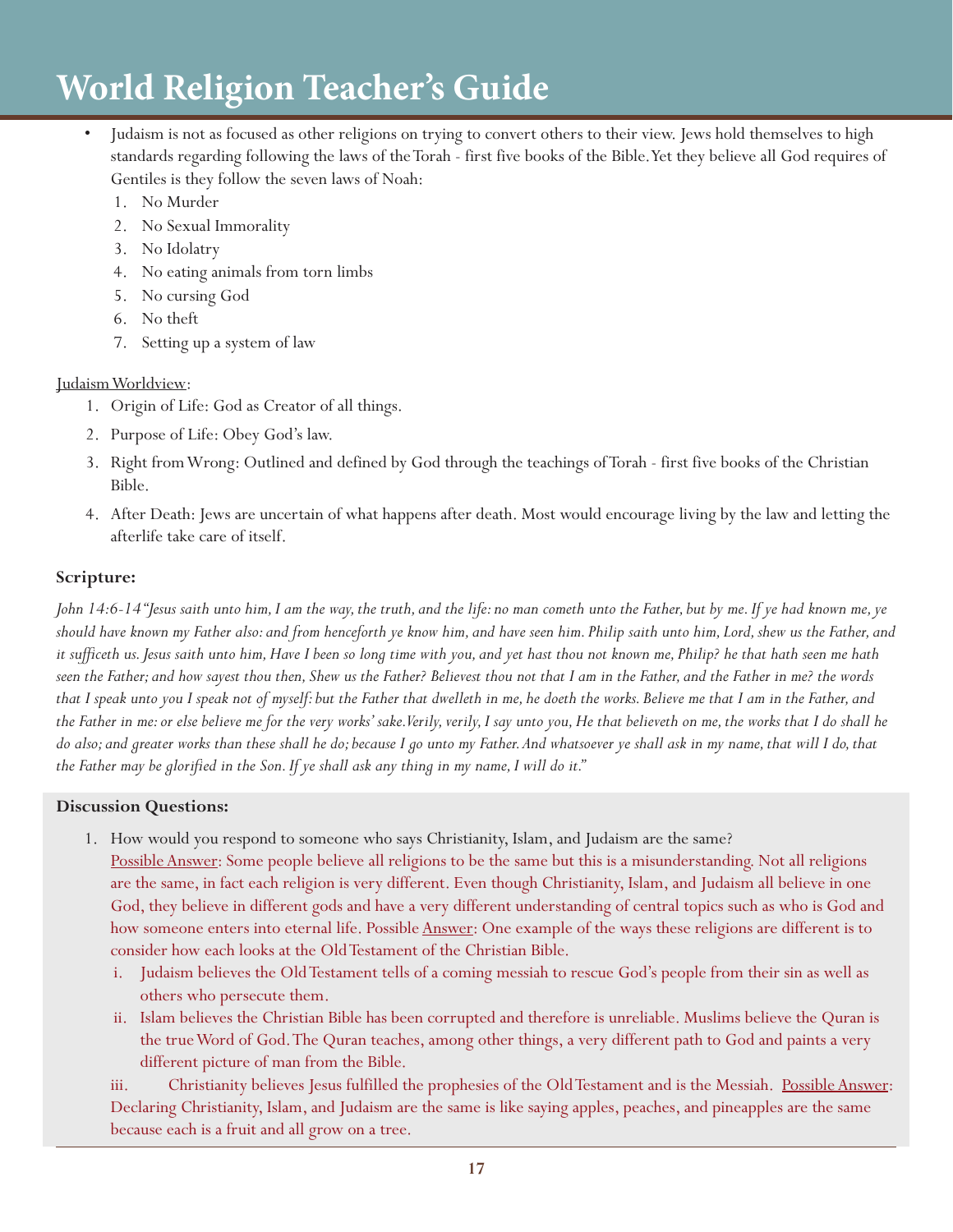2. Circle Jesus' claims about himself in J*ohn 14:6-14*. How would these claims collide with the beliefs of Islam and Judaism?

Possible Answer: *John 14:6-14 "Jesus saith unto him, I am the way, the truth, and the life: no man cometh unto the Father, but by me. If ye had known me, ye should have known my Father also: and from henceforth ye know him, and have seen him. Philip saith unto him, Lord, shew us the Father, and it sufficeth us. Jesus saith unto him, Have I been so long time with you, and yet hast thou not known me, Philip? he that hath seen me hath seen the Father; and how sayest thou then, Shew us the Father? Believest thou not that I am in the Father, and the Father in me? the words that I speak unto you I speak not of myself: but the Father that dwelleth in me, he doeth the works. Believe me that I am in the Father, and the Father in me: or else believe me for the very works' sake. Verily, verily, I say unto you, He that believeth on me, the works that I do shall he do also; and greater works than these shall he do; because I go unto my Father. And whatsoever ye shall ask in my name, that will I do, that the Father may be glorified in the Son."*

Possible Answer: Jesus is claiming to be *"the way, the truth and the life" (vs 6)*

- i. The Jew would not believe anything about this statement from Jesus.
- ii. The Muslim would see Jesus as a prophet but this statement from Jesus is claiming to be much more than a prophet, which the Muslim would not agree with.
- Possible Answer: Through this passage Jesus is claiming a very close connection to God the Father. So much so that in seeing Him you also see God the Father. (*vs 9*) Jesus is claiming to be part of God the Father and God the Father to be part of Him. (*vs 10,11*)
	- iii. The Jew would view this as completely false. They don't believe Jesus was or is important and they would certainly not believe Him being close to the Father much less a part of the Father or the Father being a part of Him.
	- iv. The Muslim would agree with Jesus being an important prophet but would not agree that one sees God when they see Jesus. They would not agree with nor would they believe the claims made in *vs.10,11*.

Possible Answer: Jesus is claiming that if someone believes in Him they will be able to do what He does. (*vs 12*)

- v. The Jew does not see value in anything Jesus said.
- vi. The Muslim would not believe there is power in believing in Jesus.
- 3. According to *John 14:6-14* how would you describe the relationship between Jesus and The Father? Possible Answer: The relationship in *John 14:6-14* describes a very close relationship. So much so that in seeing Jesus, you see the Father. It like seeing an identical twin who not only looks the same but has the exact same character, interests, desires, and goals.
- 4. If you were talking with someone of the Islam or Judaism faith would you focus on helping them live a Godly life or knowing Jesus? Why?

Possible Answer: You would want to focus on helping them know Jesus. This may not be where you would start when you are interacting with someone from Islam or Judaism but this would be the place you would want to focus. In an ideal situation you would have time or enough interactions with the individual to have established some relationship before being able to help them know Jesus.

Possible Answer: Islam and Judaism both focus on living moral lives. In almost every case they will agree on the topic of how to live upright lives. Where there will be disagreement will be around the person and work of Jesus. If the Muslim or Jew is to receive salvation their understanding of Jesus will need to shift significantly.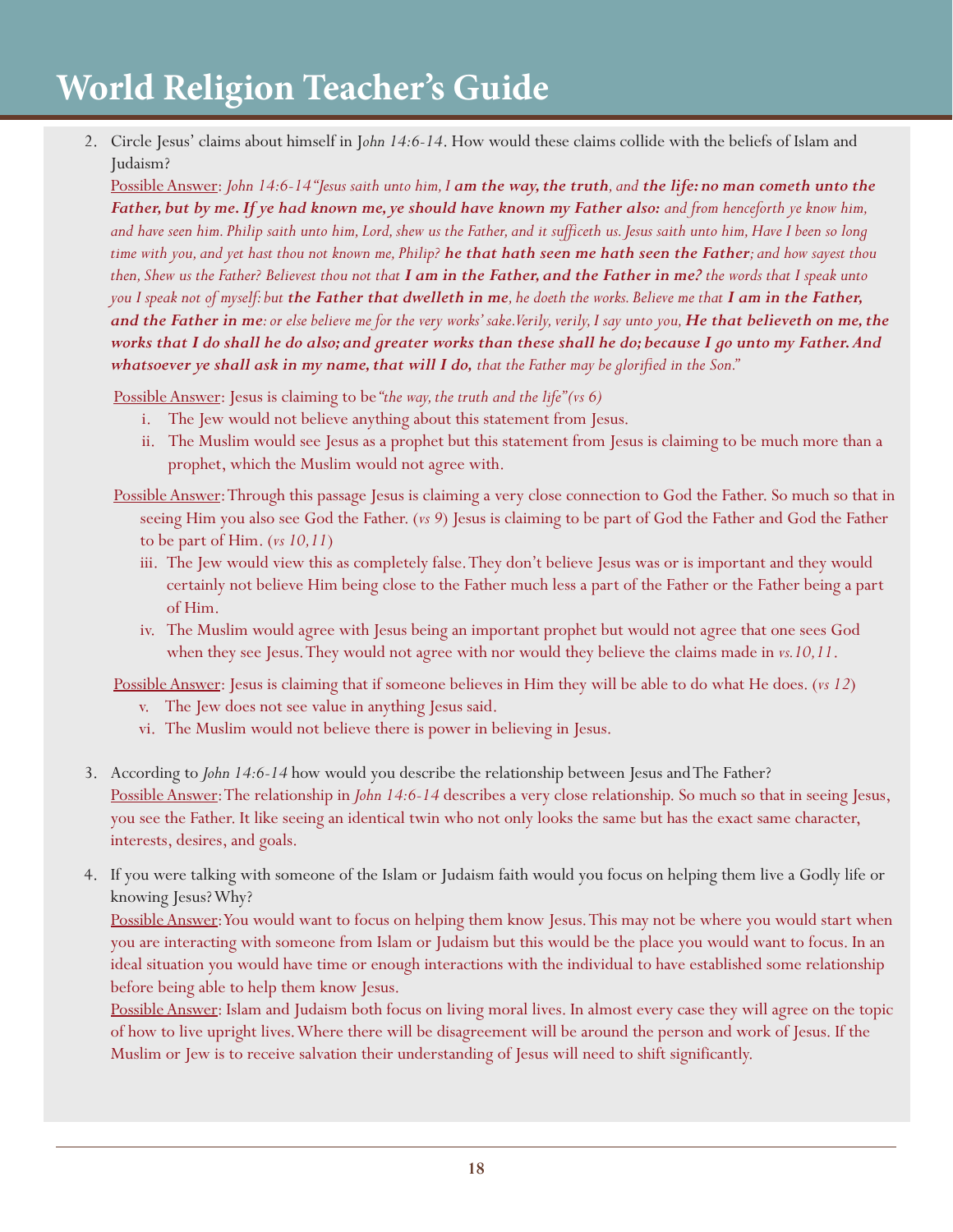5. As we interact with individuals of differing beliefs we often find out they live in honorable ways. How would you help someone understand their need for a savior when they may not realize they need a savior? Possible Answer: For all of us when we rightly understand God, we are better able to understand ourselves. The Bible depicts, among other things, God as both a loving and holy God. Helping ourselves and others see God rightly will go a long ways to helping expose both our and their need for the Savior.

## **Call to Salvation:**

In Islam, there is no need for salvation. They believe you get what you deserve based on how you live. In Judaism, salvation is needed but is coming from a future messiah. They would primarily see salvation occurring through following the law and trusting in the future messiah. Christianity differs from both Islam and Judaism in believing salvation is needed and is found through trusting in Jesus Christ's as Lord. Faith is central in all three of these religions but where each places their faith is vastly different. In Islam, faith is placed in an individual's actions. In Judaism, faith is placed in a future Messiah. In Christianity, faith is placed in the completed work of Jesus Christ.

## **Activity:**

This activity will focus on reviewing differing beliefs between Islam, Judaism, and Christianity. Have your class divide into two teams. Also have them put the material from the lesson away so they cannot use it to answer questions. If you have more than 10 students in your class you may consider dividing into more than two teams. Each correct answer = 2pts.

- 1. Put Islam, Judaism, and Christianity in order from oldest to youngest religion?
	- i. Possible Answer: Judaism, Christianity, Islam
	- ii. Follow Up Question: What objection might a Christian have to someone who calls their religion younger than Judaism?
	- iii. Possible Answer: Judaism is the based on the Old Testament scirptures. The Christian sees the Old Testament as staring point of Christianity which is fulfilled through Christ. Therefore, the Christian would not see Judiasm as preceeding Christianity but rather Christianity as recognizing Jesus Christ as the promised Messiah.
- 2. Who would be the major figure in each of the religions from this lesson?
	- i. Possible Answer: Islam-Muhammad, Judaism-Abraham, Christianity-Jesus Christ
- 3. How is someone able to enter heaven according to Islam?
	- i. Possible Answer: Do more good than bad.
- 4. Christians follow the Holy Bible. What is the name of Judaism's main religious text? i. Possible Answer: Judaism: Hebrew Bible (Old Testament)
- 5. What is the name of Islam's main religious text?
	- i. Possible Answer: Islam: Quran
- 6. Are Allah (God in Islam) and God in Christianity the same God? Why or why not?
	- i. Possible Answer: No. Christians worship the God of the Bible who is one in essence and three in persons. Allah and the God of the Bible are not compatible.
- 7. Are the God of Christianity and Judaism the same God? Why or why not?
	- i. Possible Answer: No. While the Christian and the Jew would agree on the sacredness of the Old Testament, they see God very differently. Jesus even teaches the Jews during the time He lived on earth that they don't know God if they do not know Him. Knowing God rightly would lead to knowing Jesus rightly.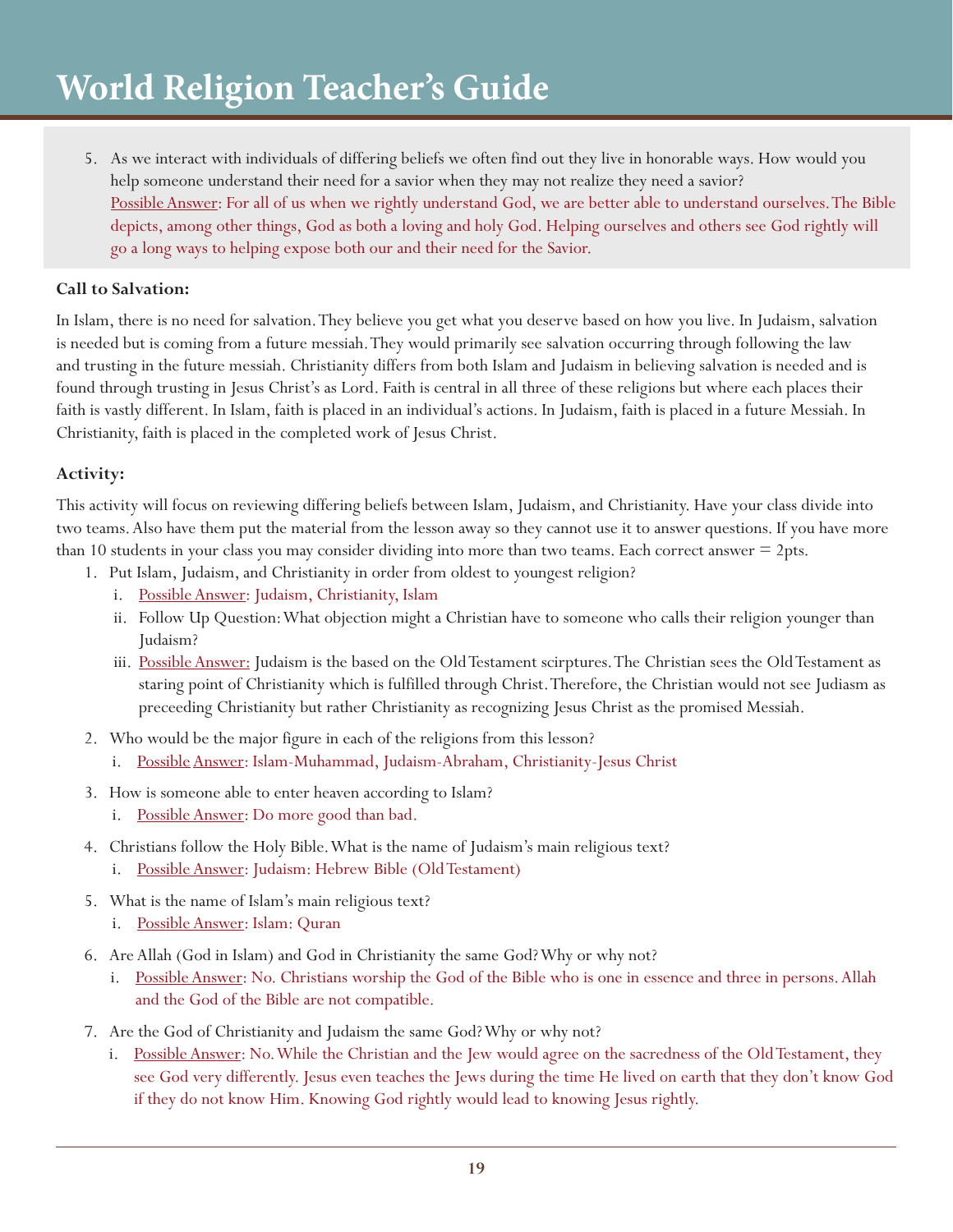- 8. Use one word to describe each religion's belief about Jesus.
	- i. Possible Answer: Christianity: Savior, Islam: Prophet, Judaism: Unimportant
- 9. How would you respond to someone who says Jesus was a good man or a prophet but He was not the savior or God?
	- i. Possible Answer: Jesus does not give people the option of seeing Him as a mere prophet. He claims to be both God (*John 10:30*) and the Savior (*John 14:6*).
- 10.How would you respond to someone who says Jesus is unimportant?
	- i. Possible Answer: Even if you dismiss what the New Testament teaches about Jesus there is no way to deny that Jesus has had an incredible impact on the world. If you take into account what the New Testament teaches about Jesus, then you cannot say He is unimportant.
- 11.About when do Muslims believe Muhammad began receiving revelation from God?
	- i. 150 BC, 40 AD, 270 AD, or 610 AD
	- ii. Answer: 610AD
- 12.About when do Christians believe Jesus was born?
	- i. 100 BC, 50 BC, 5 BC, 10 AD A
	- ii. Answer: 4-6 BC
- 13.About when do Christians believe Jesus was crucified?
	- i. 25 AD, 33 AD, 40 AD, 47 AD
	- ii. Answer: 30-36 AD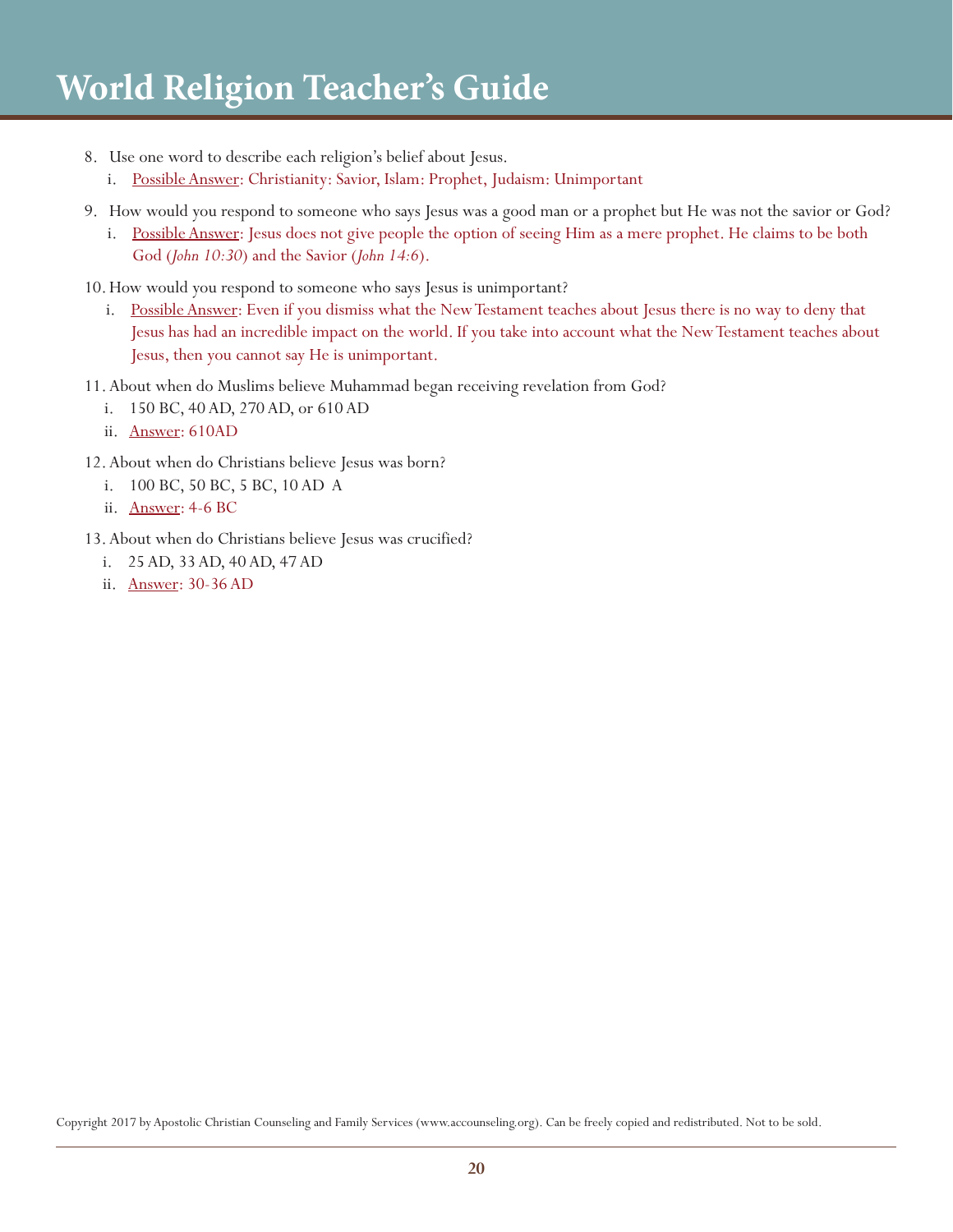# **Lesson 5: Are they Christian?**

Mormonism and Jehovah Witness

## Recommended Age/Class: **12-16 years old**

## **Objectives:**

- Mormonism and Jehovah Witness worldview (What do they believe?)
- The appeal of this belief system.
- Dangers of this belief system.
- Where this worldview collides with Christianity.

## **Supplemental Resource**: World Religions Chart - http://www.walkthru.org/wr

## **Opening Activity**:

- Material: A real \$20 and a fake \$20.
- Which of these existed first?
	- o The real always comes first.
- Which one ultimately will be used?
	- o The real one will in the end be spent and used.
- Point: In talking about Mormonism and Jehovah Witnesses, it is important to recognize each religion can sometimes claim to be the same as Christianity but are very different once examined closely.

## **Lesson Content:**

## **Mormonism**: (Church of Jesus Christ Latter-day Saints)

History: Joseph Smith founded the Mormon Church in 1830 in Palmyra, New York. Joseph Smith claimed he received direct revelation from Jesus Christ who told him all churches were deceived and then shared the "true gospel" with him. In 1830, Smith's beliefs were published in "The Book of Mormon". Smith claimed to continue receiving revelation and compiled later revelations into another holy book for Mormons called "Doctrines and Covenants". While many Mormons claim they are Christians, Joseph Smith claimed what he was told by God and Jesus that all Christian churches were wrong, their creeds were an abomination and their beliefs corrupt. Joseph Smith does not sound like he saw himself or what he believed as being in-line with other Christian denominations. He saw his beliefs and teachings as distinct from the Christian religion.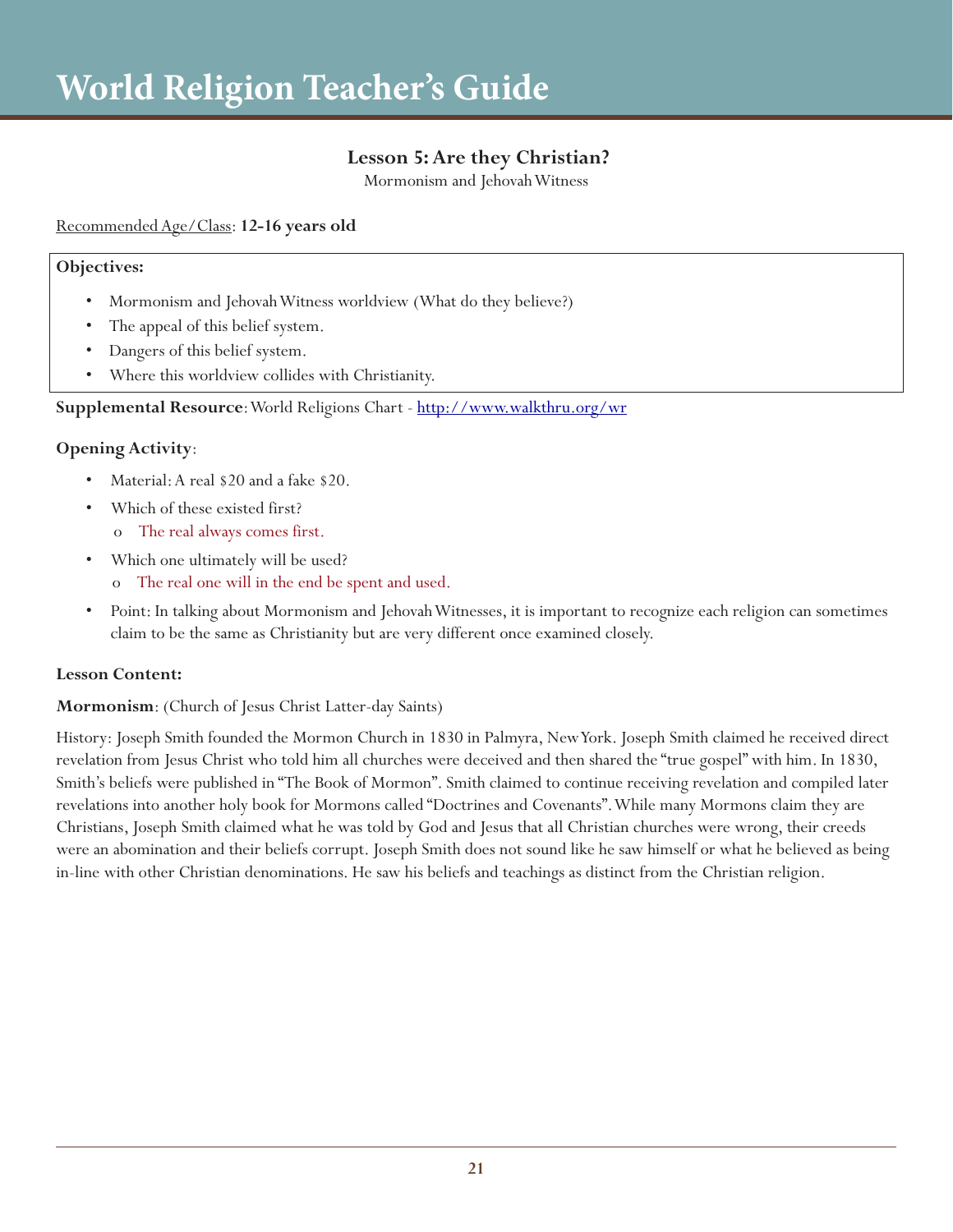|                           | <b>Christians Believe</b>                                                                          | <b>Mormons Believe</b>                                                                                                                                           |
|---------------------------|----------------------------------------------------------------------------------------------------|------------------------------------------------------------------------------------------------------------------------------------------------------------------|
| Man's Position Before God | Man is born spiritually dead and needs<br>to be brought to spiritual life.                         | Man is inherently good and living<br>correctly can lead to man becoming a<br>god in the afterlife.                                                               |
| Salvation                 | Through faith in Jesus Christ.                                                                     | Through combination of faith, good<br>works, Mormon baptism and laying on<br>of hands.                                                                           |
| God                       | Belief in one God who is distinct in<br>three persons (Trinity): The Father, Son<br>and Holy Ghost | Belief in multiple gods but one ultimate<br>God "Heavenly Father", who was a man<br>but became God through obedience.<br>(They deny the doctrine of The Trinity) |
| Scripture                 | Holy Bible                                                                                         | Book of Mormon, Doctrine and<br>Covenants, Pearl of Great Price, King<br>James Bible: as far as it was correctly<br>translated                                   |
| Jesus                     | He is God. The Messiah who took on<br>flesh and overcame sin and death.                            | A spirit baby of "Heavenly Father" and<br>Mary. A God but a lesser God than<br>"Heavenly Father".                                                                |

Mormon Worldview:

- 1. Origin of Life: Matter has always existed. Every person was once a "spirit baby" who became human.
- 2. Purpose of Life: Follow the Mormon teachings so you can become a God.
- 3. Right from Wrong: These are outlined and defined by God through the 4 sacred writings.
- 4. After Death: There are four eternal destinations. Celestial is the highest level of heaven where God and faithful Mormon members dwell. Terrestrial is the next highest level of heaven for those who do not accept the teachings of the Mormon Church but otherwise live honorable lives. Telestial is the lowest level of heaven for those who did not live good lives. The other eternal destination is called "outer darkness" which is where those who were once members of the Mormon church and walked away from it go.

## **Jehovah Witness**: (Watchtower Bible and Tract Society)

History: Charles Taze Russell was founder and first president of the Jehovah's Witness church. This church was originally called "Watchtower Bible and Tract Society". He created his own magazine in 1879 called "Zion's Watch Tower and Herald of Christ's Presence" now called "The Watchtower". Joseph F. Ruterford was the second president and adopted the name "Jehovah's Witnesses" which is how they now identify themselves. While they identify themselves as a Christian church, they deny several core Christian doctrines and affirm several doctrines, which are outside of orthodox Christianity. For these reasons, they are distinct from the Christian worldview.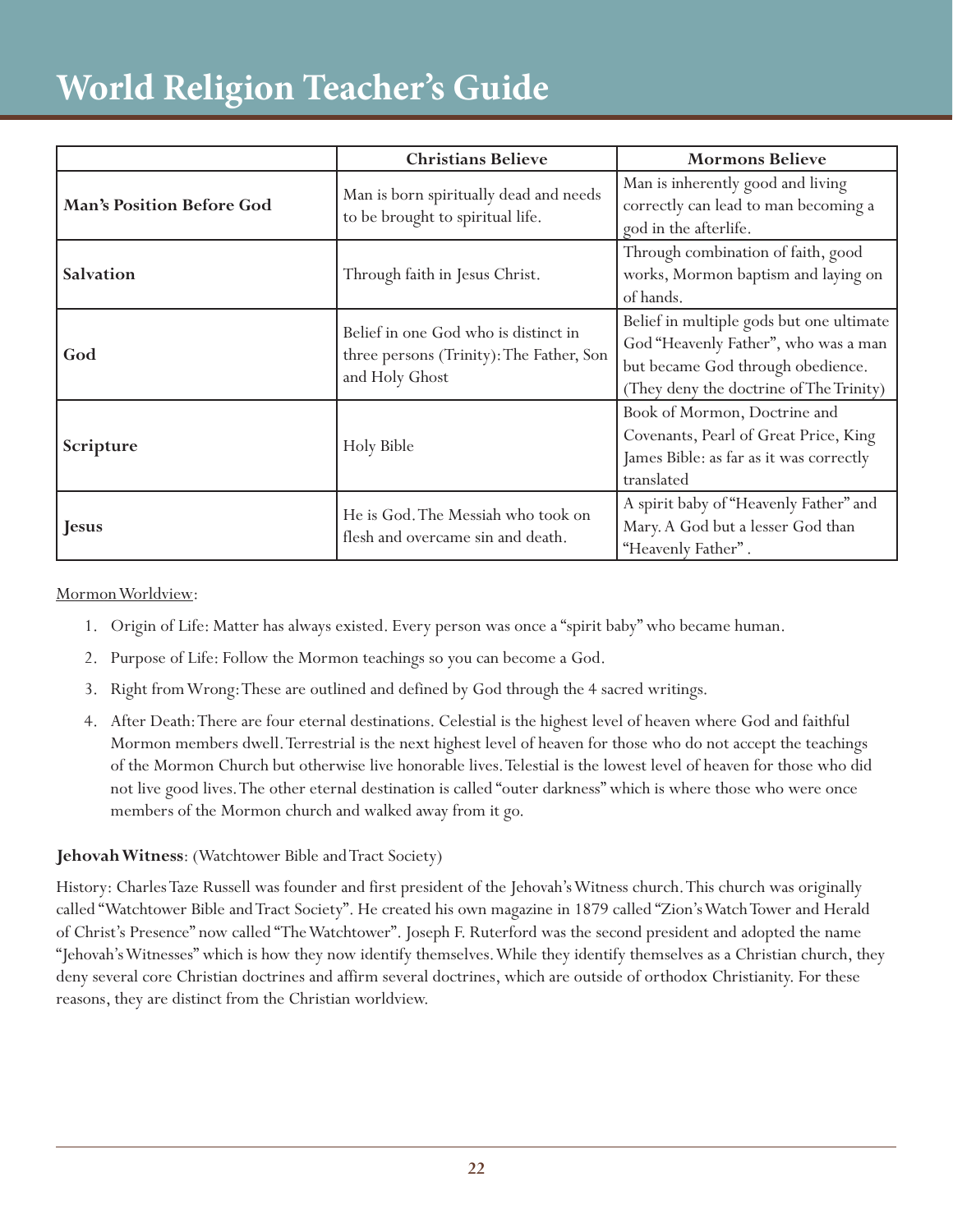|              | <b>Christians Believe</b>                                               | Jehovah Witnesses Believe                 |
|--------------|-------------------------------------------------------------------------|-------------------------------------------|
| God          | Belief in one God who is distinct in                                    | Belief in multiple gods but one ultimate  |
|              | three persons (Trinity): The Father, Son                                | God "Jehovah". (Deny the doctrine of      |
|              | and Holy Ghost                                                          | The Trinity)                              |
| Scripture    | Holy Bible                                                              | New World Translation (NWT) version       |
|              |                                                                         | of the Bible. They published this in      |
|              |                                                                         | 1961. Several passages they translated    |
|              |                                                                         | differently than other Bible translations |
|              |                                                                         | to fit their doctrine.                    |
| <b>Jesus</b> | He is God. The Messiah who took on<br>flesh and overcame sin and death. | Jesus is a God but a lesser God who was   |
|              |                                                                         | created by the ultimate God. In 1954,     |
|              |                                                                         | they stopped worshipping Jesus saying     |
|              |                                                                         | it was idolatrous to do so. They see Him  |
|              |                                                                         | as the first creation of God.             |

• The trinity is a foundation doctrine of the Christian faith. Instead of believing in one true God, JW believe in multiple gods who have different levels of superiority. While there are many differences between Christianity and JW, the difference of how they see God and Jesus are the core differences which is of utmost importance.

- Another difference between Christianity and JW is JW believe only 144,000 people will be allowed into heaven. These are referred to as the "anointed" and the 144,000 have all been accounted for by 1935 meaning no one born after 1935 will be allowed into heaven. However, they believe other good people will live on earth in its original created state (prior to the fall in *Genesis 3*).
- JW would say salvation comes through faith in Jesus'. They would see salvation as a gift from God but also place a high emphasis on works and being in good standing with the JW church as part of salvation. Some would say JW believe salvation is earned through good works. They do not believe in hell or that eternal punishment for sin exists. Those who die in their sin will just cease to exist.

Jehovah's Witnesses Worldview:

- 1. Origin of Life: God is the creator of all things.
- 2. Purpose of Life: Obey God.
- 3. Right from Wrong: Outlined and defined by God in the New World Translation of the Bible.
- 4. After Death: There are two options -- heaven awaits those who have been saved and those who are not saved just cease to exist.

## **Scripture:**

*Isaiah 44:6-8 "Thus saith the Lord the King of Israel, and his redeemer the Lord of hosts; I am the first, and I am the last; and beside me there is no God. 7 And who, as I, shall call, and shall declare it, and set it in order for me, since I appointed the ancient people? and the things that are coming, and shall come, let them shew unto them. 8 Fear ye not, neither be afraid: have not I told thee from that time, and have declared it? ye are even my witnesses. Is there a God beside me? yea, there is no God; I know not any."*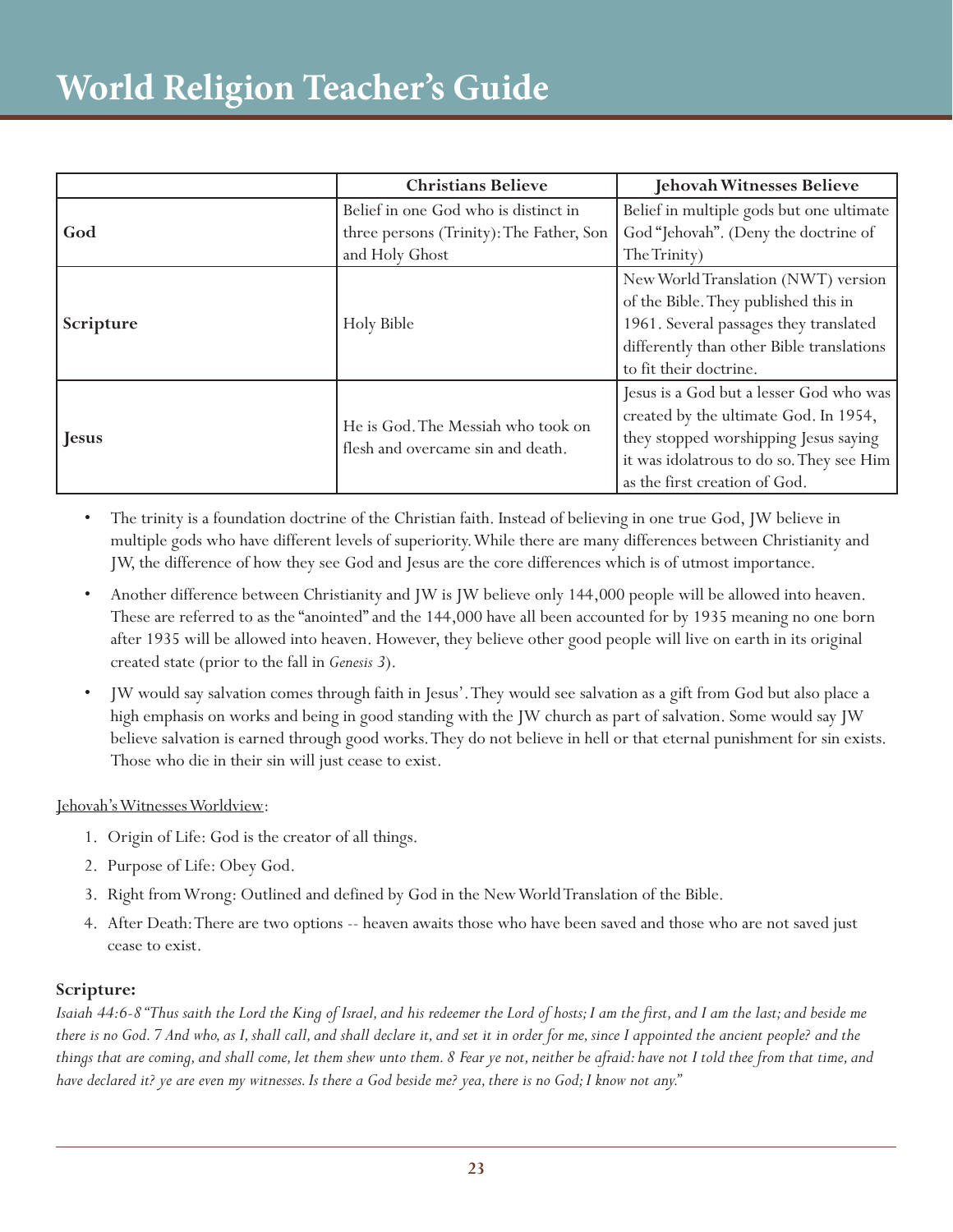## **Discussion Questions:**

- 1. What does *Isaiah 44:6-8* teach us about God? How are these teachings similar or different from Mormonism and Jehovah Witnesses view of God? Possible Answer: He is the first and the last and there is no God besides Him. He is in control, He knows the future and His people need not fear because He controls the future and there is no God but Him.
- 2. How would you respond to someone who says Christianity and Mormonism are the same? Possible Answer: There are many differences between Christianity and Mormonism. One fundamental difference is their core belief about the nature and person of God. Christianity views God as an eternally existing, one in essence and three in person. Mormonism believes God became God. He was a man who achieved divine status and those who follow the Mormon teaching will become gods as well.
- 3. How would you respond to someone who says Christianity and Jehovah Witness are the same? Possible Answer: There are many differences between Christianity and Jehovah Witnesses. One fundamental difference is their core belief about the nature and person of God. Christianity views God as an eternally existing, one in essence and three in person. JW believes God is one in essence and person thus they deny the doctrine of the trinity. They believe there are many gods but one supreme God who eternally existed.
- 4. What are the differences in how Christians, Mormons and Jehovah Witnesses view Jesus? Possible Answer:
	- o Christians: Believe Jesus is one of the three persons of the trinity. They believe Jesus has eternally existed and is equal to God the Father and God the Holy Spirit.
	- o Mormons: Believe Jesus is the offspring of God "Heavenly Father" and Mary. They believe Jesus is a created being.
	- o Jevoah Witnesses: Believe Jesus is a creation of God, not the Son of God. He is inferior to God and became the Messiah at his baptism. Died for mankind's sins,not for Adam's sin.
- 5. If you were talking with a Mormon or Jehovah Witness would you focus on helping them live a Godly life or know the God of the Bible? Why? Possible Answer: Help them know the God of the Bible. They are typically very moral individuals who live out many of the moral teachings of the bible.
- 6. Often the New Testament draws on the Old Testament to teach and bring into greater focus the truths in the Old Testament. *Hebrews 1:10* is drawing from *Psalms 102:25*. Read *Hebrews 1:6-12* and *Psalms 102:24-27*. How might these verses be used to help expound the truth about who God is to a Mormon or JW? Possible Answer: In *Psalms 102:25*, the author is clearly referring to God; the author in Hebrews uses these verses when speaking of Jesus. It is clear that the author of Hebrews saw Jesus and God as the same and on the same level.
- 7. Read the chart comparing Christianity, Mormonism, and Jehovah Witnesses beliefs. What differences stand out to you? Possible Answer: Answers vary.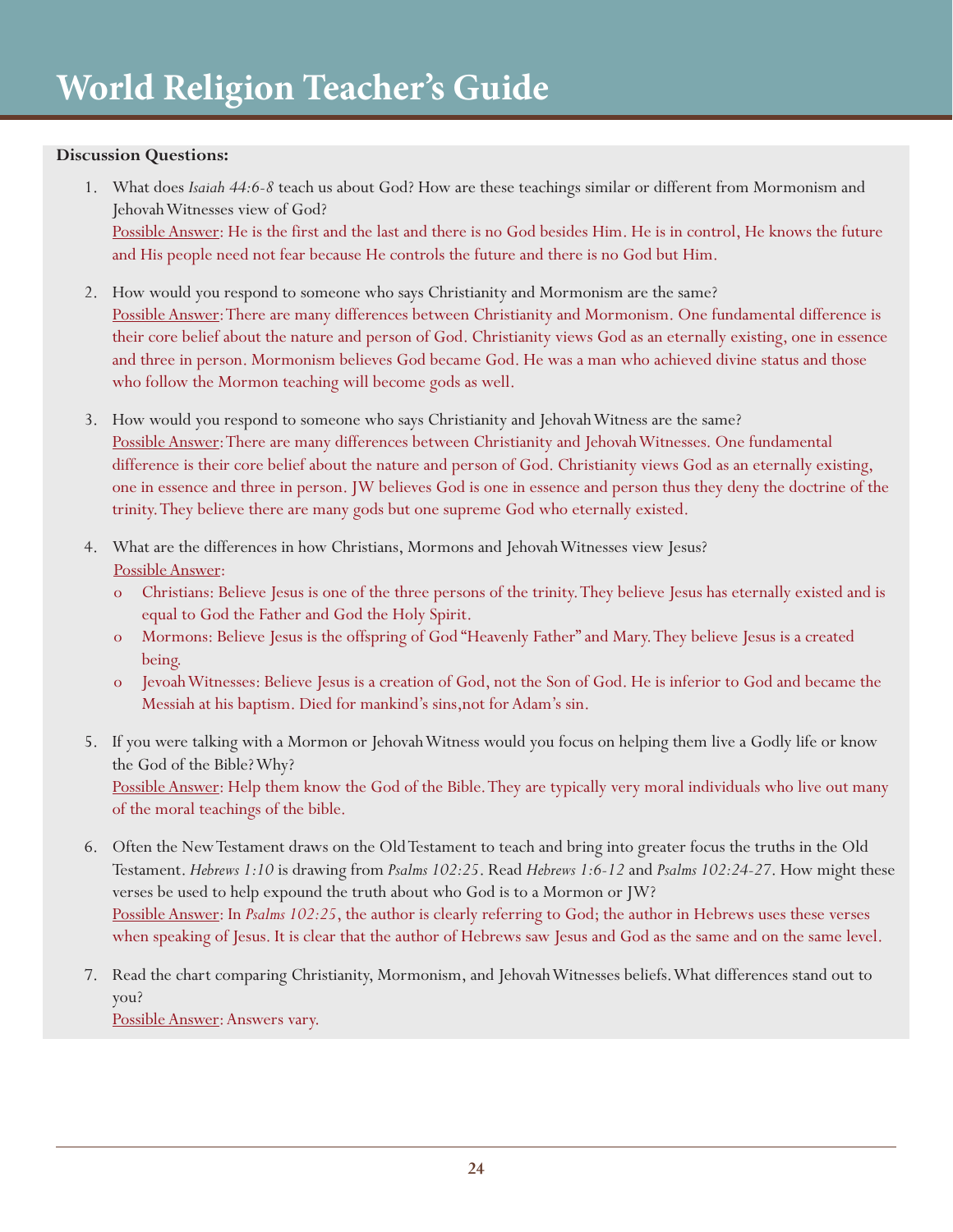## **Call to Salvation:**

Among other things, Mormons and Jehovah Witness' have very different views on hell from Christianity. Mormons believe only those who have walked away from Mormon church will go to hell while Jehovah Witnesses believe there is no hell. The Bible clearly teaches there to be two eternal destinations, Heaven and Hell. Heaven is the eternal dwelling place for all who place their faith in Jesus Christ. Through faith in Jesus Christ, His righteousness is given to the believer (*Philippians 3:9, 2 Corinthians 5:21*)). Faith in Jesus Christ is the only hope for heaven.(*Romans 5:1*)

**Activity:** God and His creation

- Tell the students to divide into three groups:
	- o One group (3+ students) will act out what God would have been like prior to creation and how the creation story would look according to biblical Christianity.
	- o The second group (1-3 students) will observe and point out where those from the Mormon faith would disagree with the Christian story line.
	- o The third group (1-3 students) will observe and point out where those from the Jehovah Witness faith would disagree with the Christian story line.
- Instructions:
	- o Tell the first group of students they are to act out how the story line of the Bible describes God prior to creation.
		- Group one should depict God as a unified trinity having always existed.
		- Group two should object because the Mormon belief is that God was a man who became God. They should also object with the idea that Jesus and the Holy Spirit have existed from eternity past.
		- Group three should object with the depiction of God being one in essence and three in person. The JW belief is that God eternally existed but Jesus was God's first creation who then helped create the rest of the creation.
		- Try to stir up discussion of why these are important differences and how these differences affect a person's understanding of God, Jesus and Man.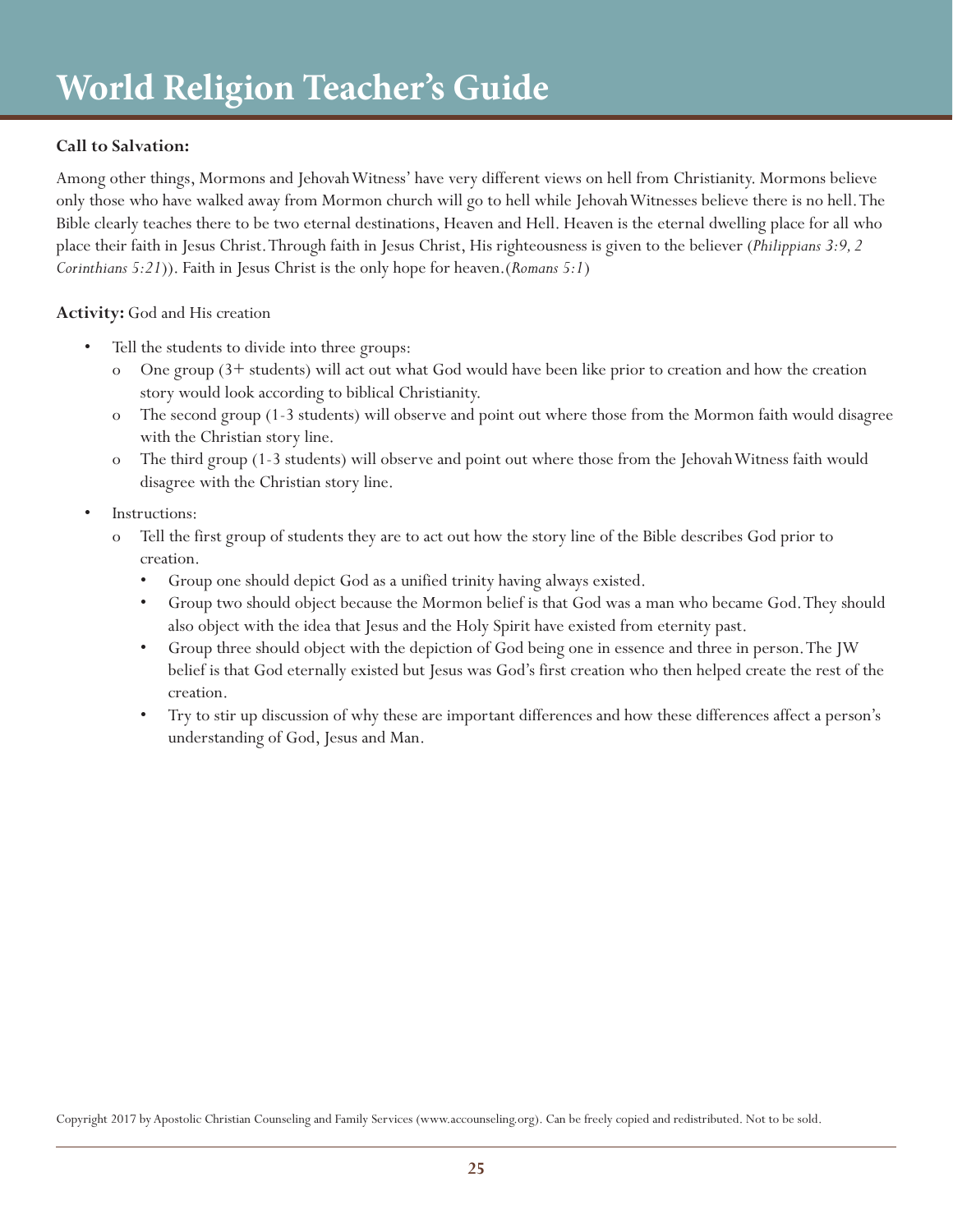# **Lesson 6: You Get What You Deserve**

Eastern Religions - Hinduism and Buddhism

## Recommended Age/Class: **12-16 years old**

#### **Objectives:**

- Hinduism and Buddhism worldviews (What do they believe?)
- The appeal of this belief system.
- Dangers of this belief system.
- Where this worldview collides with Christianity.

## **Supplemental Resource:** World Religions Chart - http://www.walkthru.org/wr

## **Opening Activity:**

- What would it take for a rotten tomato to become edible? A miracle. There is no way for a rotten tomato to become edible apart from a miracle.
- Point: Hinduism and Buddhism are both grounded on the assumption that humans are good and can do what is right apart from divine intervention.

## **Lesson Content:**

## **Hinduism:**

Hinduism does not have central doctrines or creeds to which its followers all agree on. For this reason, Hinduism is considered the least dogmatic of the major world religions. They believe truth is eternal and there are many ways to truth. They believe in many gods but one ultimate god called Brahman who created everything and is in everything. All gods can be worshiped and there is no right way to worship these gods. Individuals pick which god or gods whey will worship and be devoted to. They then seek to become one with these gods, which they believe will make them one with Brahman, who they consider the be the ultimate god.

In Hinduism, humans are believed to be immortal and going through endless cycles of reincarnation. They believe you are reincarnated according to how you lived in your previous life. If you live well you will be reincarnated into higher class while if you live wrongly then you will be reincarnated into a lower class. The process of being reincarnated according to how you live is called Karma. The goal of life in Hinduism is to break out of the endless cycle of reincarnation. Each individual has to live their life according to their own dharma, which is the way of righteousness. Part of life is discovering this way of truth and how to live according to it.

## Hinduism Worldview:

- 1. Origin of Life: There is no beginning but rather many beginnings.
- 2. Life Mission: Live according to your dharma. Dharma is each person's right religious and moral law.
- 3. Right and wrong are outlined and defined in sacred scriptures, which focus on living morally and religious devotion, but there is no one right way to live.
- 4. After death, you are reincarnated. As you live rightly, you are progressively reincarnated into higher levels of the caste system. As you progress, you will ultimately break free of the cycle of reincarnation and become one with Brahman.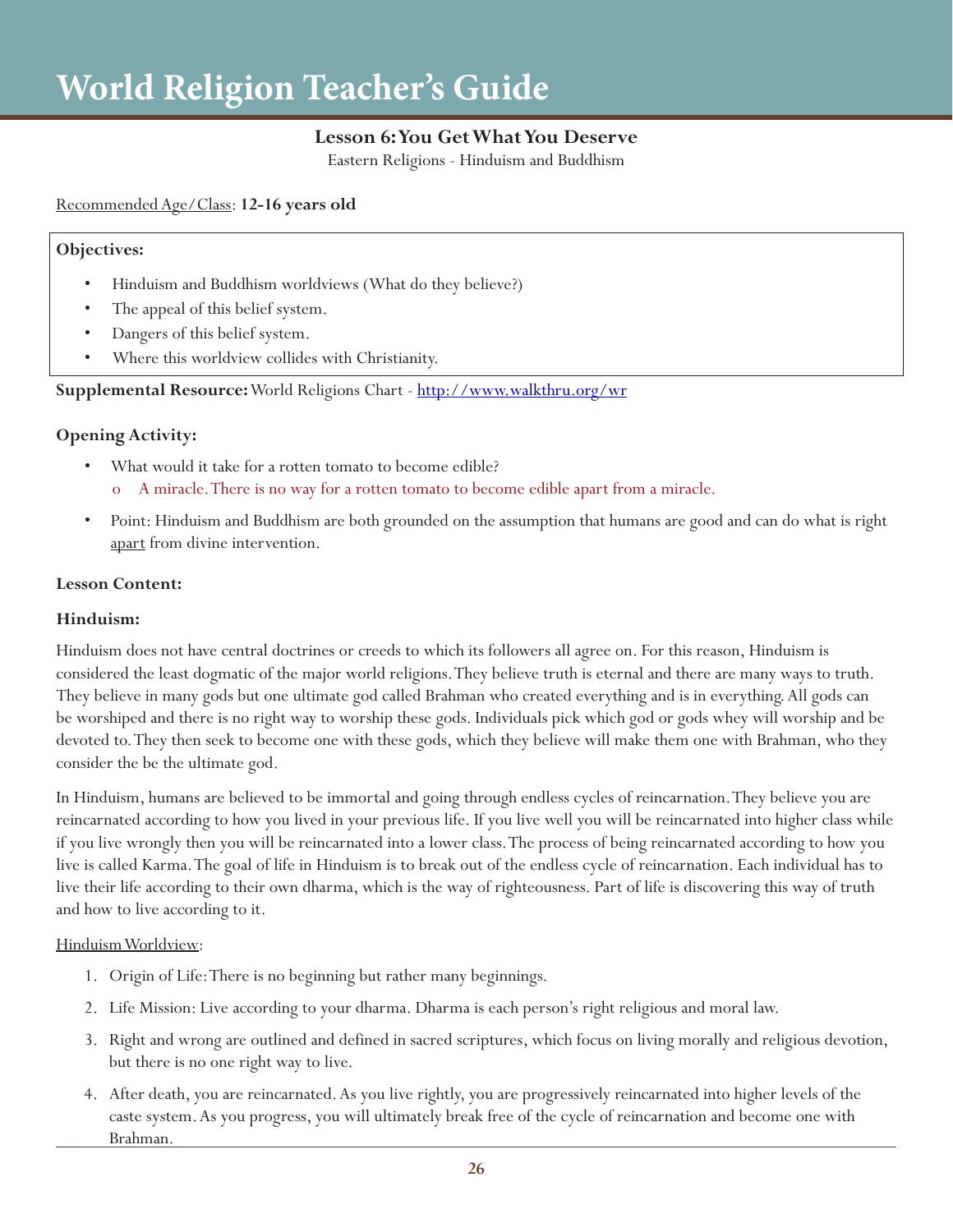## **Buddhism:**

Siddhartha Gautama is the founder of Buddhism. He grew up in a royal family and was sheltered from the outside world. One day he was able to leave the palace and for the first time came across the reality of suffering in the world. He was also intrigued by the happiness he saw in a poor beggar. Siddhartha Gautama was amazed that the beggar's happiness in spite of his circumstance. Through seeing life outside of the palace, he decided to leave his privileged life to seek understanding and spiritual enlightenment.

During this time of searching, he was meditating near the Ganges River where he learned what he called the "Four Noble Truths":

- 1. All life is suffering.
- 2. The cause of suffering is desire.
- 3. Eliminating desire is the way to eliminating suffering
- 4. Desire can be eliminated by following the Eightfold Path.

This understanding led to Siddhartha becoming Buddha or the "the enlightened one". Buddhism believes you must find truth within one's self. Buddhism does not focus on a god or gods; the focus is on disconnecting from desire or attachment so you can escape suffering. This in turn leads to being able to experience true happiness. A saying that captures this idea in Buddhism is "you first must lose everything to have anything". One of the central ideas in Buddhism is that how your life goes depends on you. You do not need to look to something outside of yourself for hope or strength. Rather you need to look within and take responsibility for your life.

## Buddhism Worldview:

- 1. Origin of Life: No specific teaching on this.
- 2. Life Mission: Eliminate suffering, gain enlightenment & follow the Eightfold Path:
	- 1. Right Understanding
	- 2.Right Thought
	- 3. Right Speech
	- 4. Right Action
	- 5. Right Livelihood
	- 6. Right Effort
	- 7. Right Mindfulness (concentration)
	- 8. Right Meditation
- 3. Right and wrong: Knowledge of right and wrong come through self-awareness and self-understanding. (Generally: Avoid killing or harming living beings, Avoid Stealing, Avoid Sexual Misconduct, Avoid Lying, Avoid Alcohol and Intoxicating Drugs)
- 4. After death: Believe in the cycle of death and rebirth. Through right living "nirvana" can eventually be reached. Most Buddhists believe that when "nirvana" is reached, the individual dies and are not reborn.

# **Scripture:**

*Romans 3:9-18 "What then? are we better than they? No, in no wise: for we have before proved both Jews and Gentiles, that they are all under sin; 10 As it is written, There is none righteous, no, not one: 11 There is none that understandeth, there is none that seeketh after God. 12 They are all gone out of the way, they are together become unprofitable; there is none that doeth good, no, not one. 13 Their throat is an open sepulchre; with their tongues they have used deceit; the poison of asps is under their lips: 14 Whose mouth is full of cursing and bitterness: 15 Their feet are swift to shed blood: 16 Destruction and misery are in their ways: 17 And the way of peace have they not known: 18 There is no fear of God before their eyes."*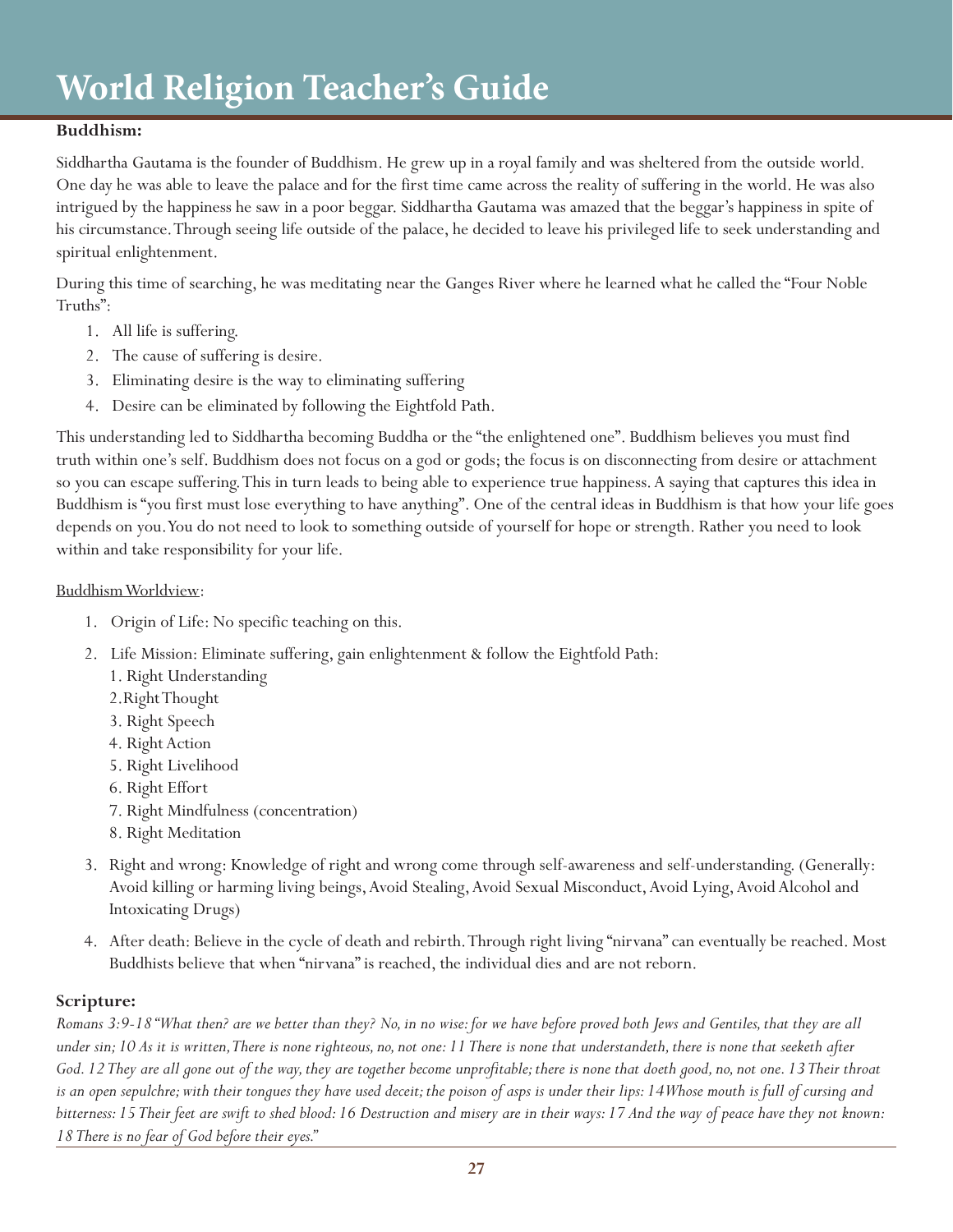## **Discussion Questions:**

1. What does *Romans 3:9-18* teach us about man? How are these teachings similar or different from Hinduism and Buddhism's view of man?

Possible Answer: All are under sin; no one is righteous; no one understands; no one seeks after God; man has gone out of the way; man has become unprofitable; no one does good; they lie and hurt with the words they speak; they are swift to shed blood; destruction and misery are their ways; not peaceful; They don't fear God. Possible Answer: Hindus and Buddhist both agree that man does evil but they would say man is intrinsically good and men can look within themselves to find peace and engage good behavior.

- 2. How would you respond to the following objection of *Romans 3:9-18*? *"Romans 3:9-18 seems to be saying no one does anything good. I see many non-Christians who do good things. Therefore, what Romans 3 is teaching must be inaccurate."* Possible Answer: One of Paul's points in *Romans 1-3* is that man is separated from God because of sin. All of humanity has sinned and therefore is out of right relationship with God. Paul is driving home the point in *Romans 3:9-18* that all of humans have sinned and therefore are unrighteous in God's eyes. Paul goes on to say in *Romans 3:23-28* that for man to be "justified" or in right relationship with God this can only be accomplished through faith. The main point of *Romans 3:9-18* is that man has sinned, this sin separates them from God, and only faith in Jesus Christ is able restore relationship with God.
- 3. What changes a person according to each of the following religions? Hinduism, Buddhism, and Christianity? Possible Answer:
	- a. Hinduism: Devotion to religious rituals and moral living changes a person.
	- b. Buddhism: Individual effort changes a person. Namely, eliminate desire by following the "Eightfold Path" so you are able to live with acceptance and reach nirvana.
	- c. Christianity: Faith in Jesus Christ, which brings a person from being spiritually dead to spiritually alive.
- 4. If you were talking with a Hindu or Buddhist, would you focus on helping them live a Godly life or know the God of the Bible? Why?

Possible Answer: You would want to point them to the God of the Bible. The Hindu and Buddhist religions advocate moral living. Therefore, you would want to help them know and turn to the God of the Bible.

5. Read the chart comparing Christianity, Hinduism, and Buddhism beliefs. What differences stand out to you? World Religions Chart - http://www.walkthru.org/wr Possible Answer: Answers may vary.

# **Call to Salvation:**

• According to the Bible, we are spiritually dead and unable to generate anything good of ourselves. We need the work of Christ on the cross to transform us, giving us a new heart and bringing spiritual life. Through faith we are rescued, transformed and to live through the empowerment of God being in us. (*Galatians 2:16-20*)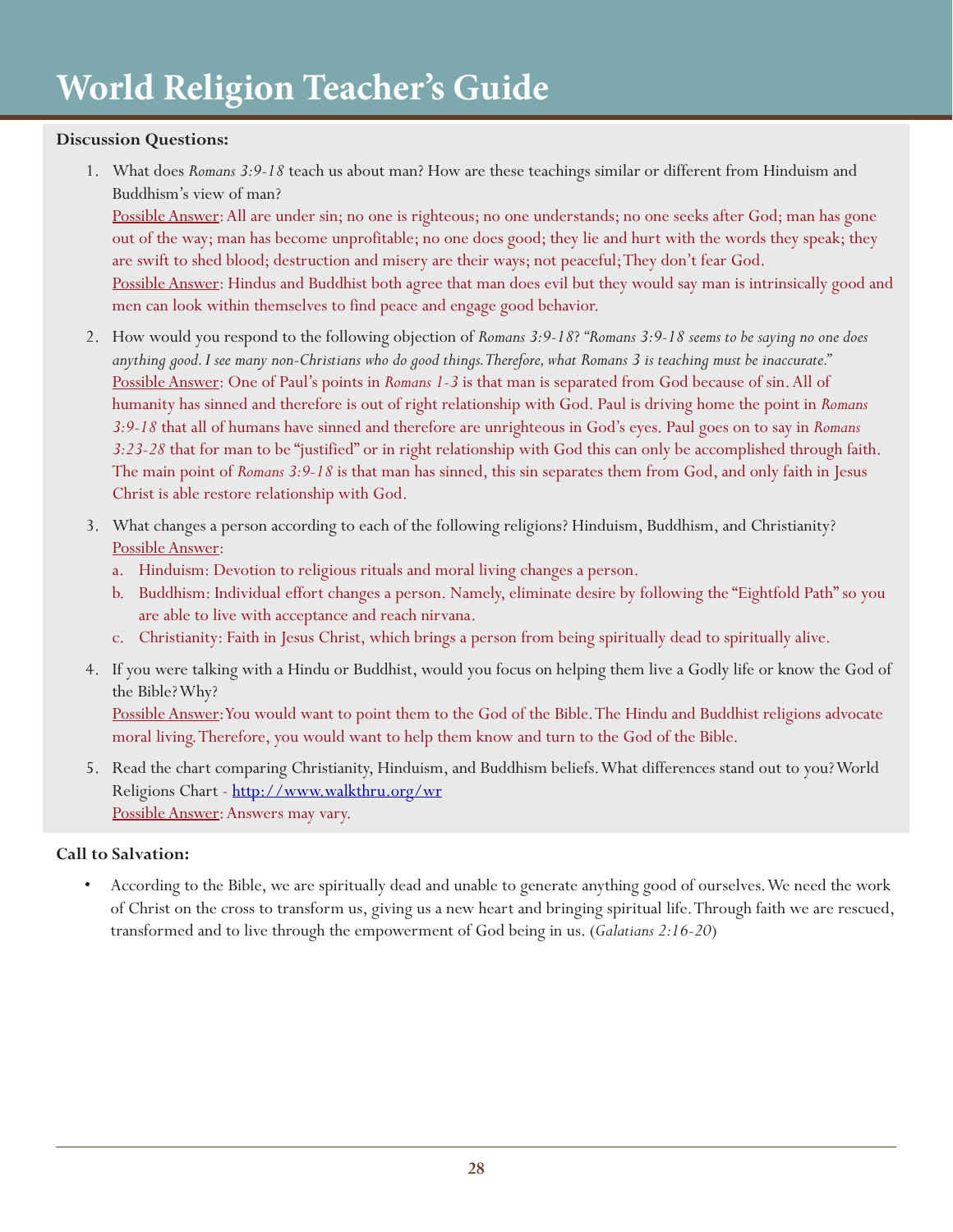## **Activity:** Which leader sounds more appealing to follow?

Instructions: Have three different students (or teachers) read one of the depictions of a leader below. Then have the other students in the class pick which leader they would follow.

- I will bring you life, joy, peace and happiness. I am everywhere and in everything. You can worship me however you wish and I will accept you and help you see how powerful you are. I have created you and put my goodness and power in you. I don't have rules for you to follow but I want you to reach your full potential by finding and enjoying the life that resides within you. I will lead you and help you enjoy life without restricting you. I only want to help you find the path of life that best fits you so we can become one in the way that fits you best.
- I know life is difficult and I am here to help free you from the pain and difficulties of this life. I don't have a specific path for you to follow. You can live how you want. If you want to escape the pain and suffering of this world then I will help you disconnect from the things of this world so you can be free from pain and suffering.
- You are sick and will die if you don't take action. Your sickness keeps us from being able to interact in the way I desire. I have a cure for your sickness but it will require sacrifice and pain to be healed. Healing will bring inner life but will also bring persecution. Once cured from your sickness I will require you to become my servant. I am a good master who loves and cares for my servants but I do require that you will live, think and believe in a way that is honoring to me. My way of life will feel restrictive but it is meant to be protective.

## **Follow Up Questions:**

- o Which leader matches to what religion? Answer: First depiction could represent Hinduism. Second depiction could represent Buddhism. Third depiction could represent Christianity.
- o Engage the students in discussion on what would be appealing or difficult about following each of the leaders.

## **Other questions to consider:**

- Why would it be unhelpful to tell a Buddhist that faith in Jesus Christ brings eternal life?
	- o Possible Answer: In the Buddhist faith, their goal is to break out of the cycle of reincarnation so to promise them eternal life would be like promising eternal pain and suffering. You would be better off focusing on how Christianity offers escape from the pain and suffering of this world.
- What might be appealing about Hinduism? Buddhism?
- Those from a Hinduism or Buddhism might object to Christianity by saying Christianity bring guilt and shame. They might also object to the brutality of Jesus being crucified. How would you respond to those objections or beliefs?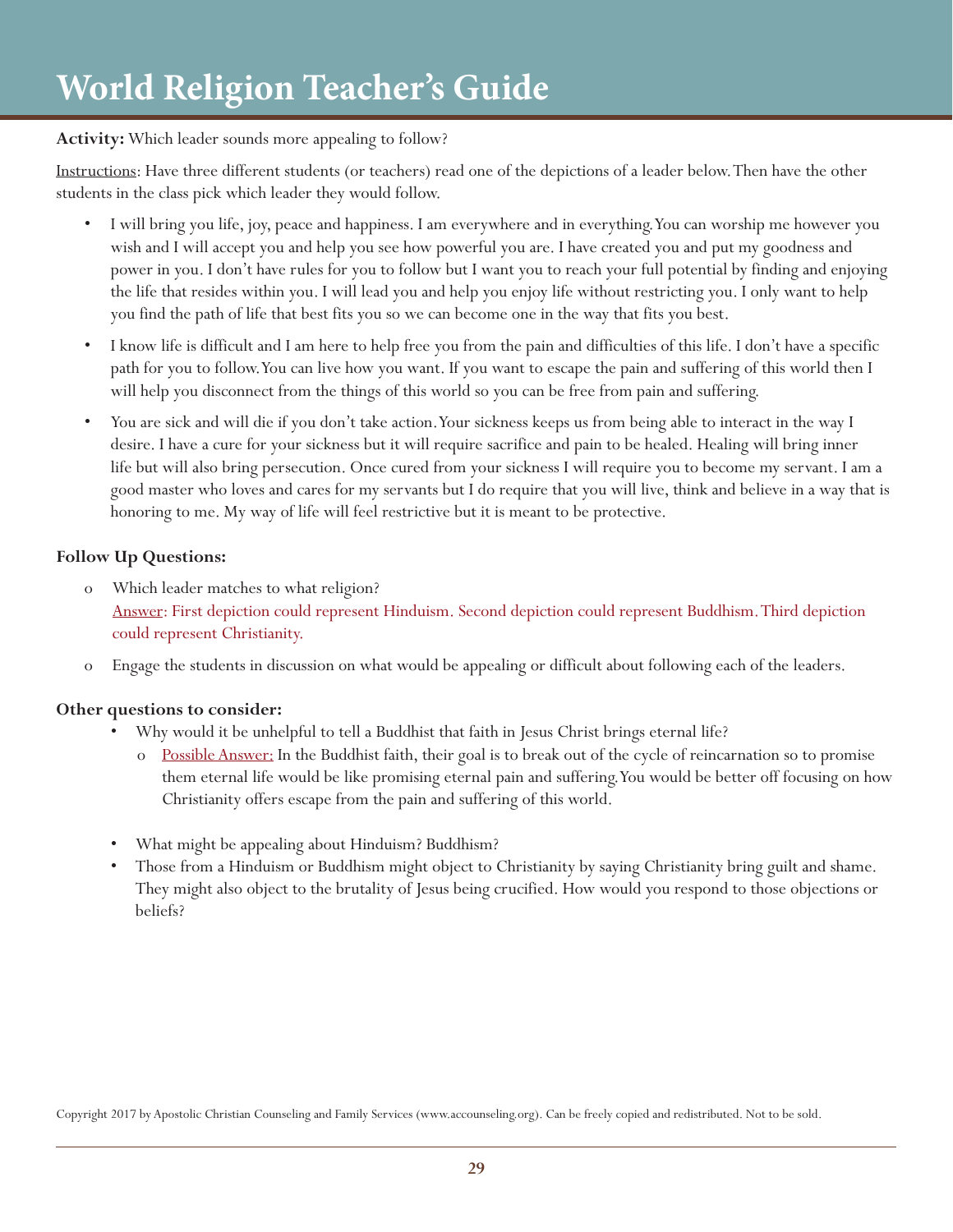# **Lesson 7: Where They Stand: Comparing Religions**

## Recommended Age/Class: **12-16 years old**

#### **Objectives:**

- Review key differences of world religions compared to Christianity.
- Highlight key Christian beliefs.

## **Opening Activity:**

- How would you get to know someone you would never meet in person?
	- o Possible Answer: Write them letters asking questions and read letters they send back. Communicate via technology (phone, video, etc.)
	- o Point: If we are to know and follow what God wants, we need ways to determine what He is like and what He wants. If your goal is to get to know someone you will never meet then it seems wise to read what the individual wrote about himself or herself. We have the Bible as God's letter to us so that we can know who He is and what He desires from us. The Bible is our way of knowing God and what He desires for and from us.

## **Lesson Content:**

The past five weeks have been focused on giving a brief introduction to eight major world religions. There are three main areas where other world religions disagree with Christianity. Some world religions disagree with Christianity on all three points some disagree with Christianity on only one of the three points below.

- 1. There is One God
- 2. Trinity: God the Father, God the Son and God the Holy Spirit
- 3. Jesus as Equal with God and Eternally Existing (not created)
- Which religions would agree with Christianity that there is one God? Possible Answer: Islam and Judaism agree with Christianity on this point. They see God very differently than Christians but they would agree that there is one God.
- Which religions would agree with Christianity that there is: God the Father, God the Son and God the Holy Spirit? Possible Answer: Jehovah Witnesses and Mormons would agree with Christians about the existance of the Father, the Son, and the Holy Spirit. They would hold very different views of the Trinity and the persons of the Trinity.
- Which religions would agree with Christianity that Jesus (and the Holy Spirit) are co-equal, co-eternal with God the Father?

Possible Answer: Only Christians believe Jesus is co-equal and co-eternal with God the Father and God the Holy Spirit.

## **Scripture:**

*Philippians 2:5-11 "Let this mind be in you, which was also in Christ Jesus: 6 Who, being in the form of God, thought it not robbery to be equal with God: 7 But made himself of no reputation, and took upon him the form of a servant, and was made in the likeness of men: 8 And being found in fashion as a man, he humbled himself, and became obedient unto death, even the death of the cross. 9 Wherefore God also hath highly exalted him, and given him a name which is above every name: 10 That at the name of Jesus every knee should bow, of things in heaven, and things in earth, and things under the earth; 11 And that every tongue should confess that Jesus Christ is Lord, to the glory of God the Father."*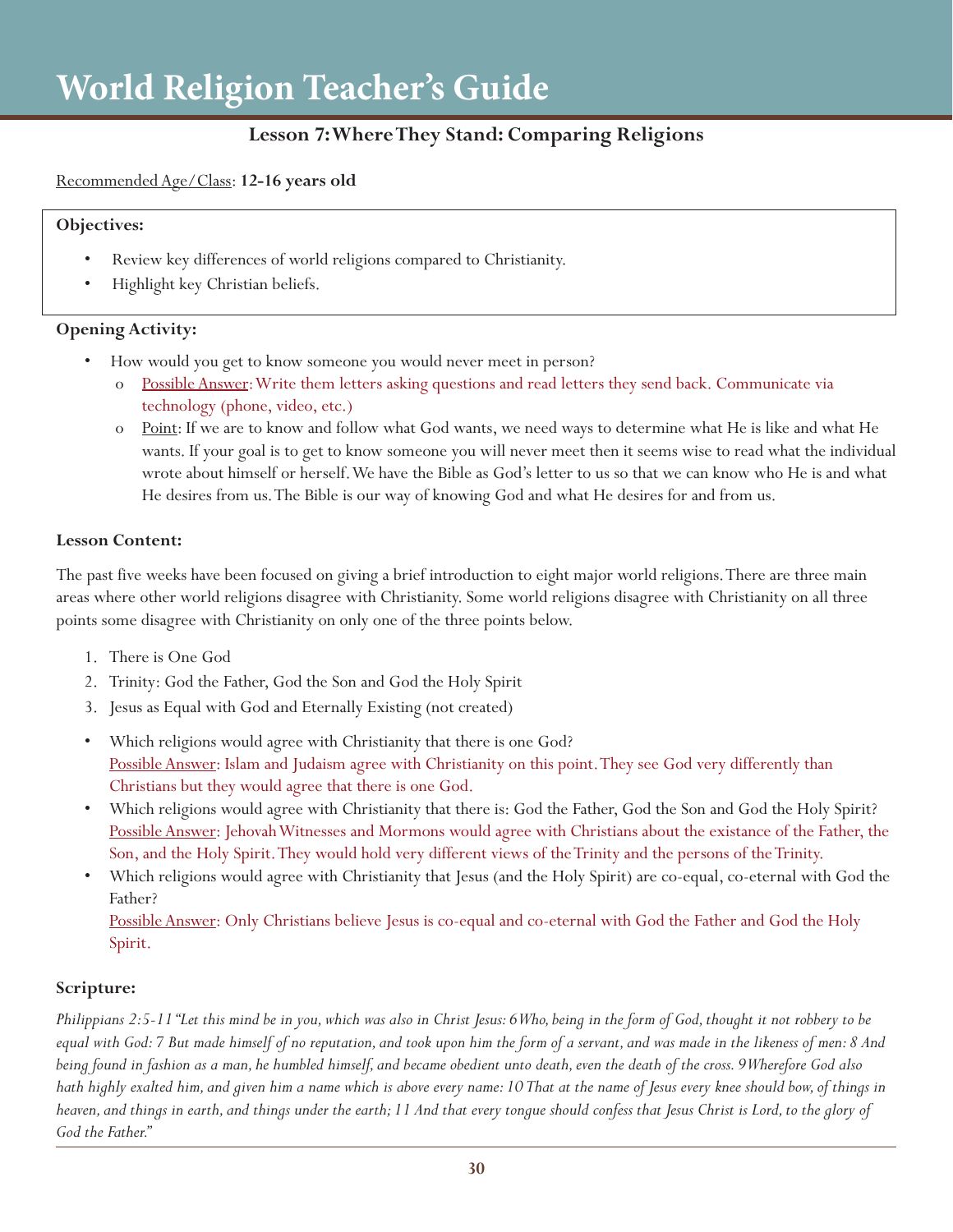## **Discussion Questions:**

1. Who is exalted in these verses?

Possible Answer: From man's perspective, Christ empties Himself so that He could die on the behalf of humankind. From God's perspective, Christ is exalted and given a name above all other names. Jesus is called Lord and worshiped.

- 2. What do these verses tell the reader to do? Possible Answer: *"Let this mind be in you" verse 5*; worship Jesus (v 10-11)
- 3. Why is it so important to understand who Jesus is?

Possible Answer: In *John 14:6* Jesus tells us that He is *"the way, the truth, and the life: no man cometh unto the Father, but by me."* Since Jesus is the way, the truth and the life it is essential to know who He is and how we are to think of Him. Knowing Jesus then will lead to following Him and seeking to live more like Him each day.

- 4. What is one word or short phrase each world religion covered in these lessons might use to describe Jesus? Possible Answers:
	- o Islam: Prophet
	- o Judaism: just another Rabi
	- o New Age Spirituality: teacher
	- o Mormonism: created Savior
	- o Jehovah Witness: created Savior
	- o Hinduism: moral teacher
	- o Buddhism: moral teacher
	- o Christianity: God and Savior
- 5. What do these verses (*Philippians 2:5-11*) tell us about Jesus?
	- a. Possible Answer: He is God and Equal with God (vs 6); He took on flesh/became a man (vs 7); He died a cruel death on a cross (vs 8); He is Exalted, Every Knee Should Bow To Him, He is Lord (vs 9-11)
- 6. How do these things either align or go against what other world religions believe about Jesus? Possible Answer: These verses certainly elevate Jesus beyond a mere man, teacher, or prophet. They also elevate Him above a created being. The only world religion in the world that views Jesus as these verses describe Him is Christianity.

## **Call to Salvation:**

Focus the students on the most important question of life being "Who is Jesus?" and representing Him well if we come to know Him as our Savior. Speak into the human tendency either to deny our need for a savior or to look down on others who don't believe as we do.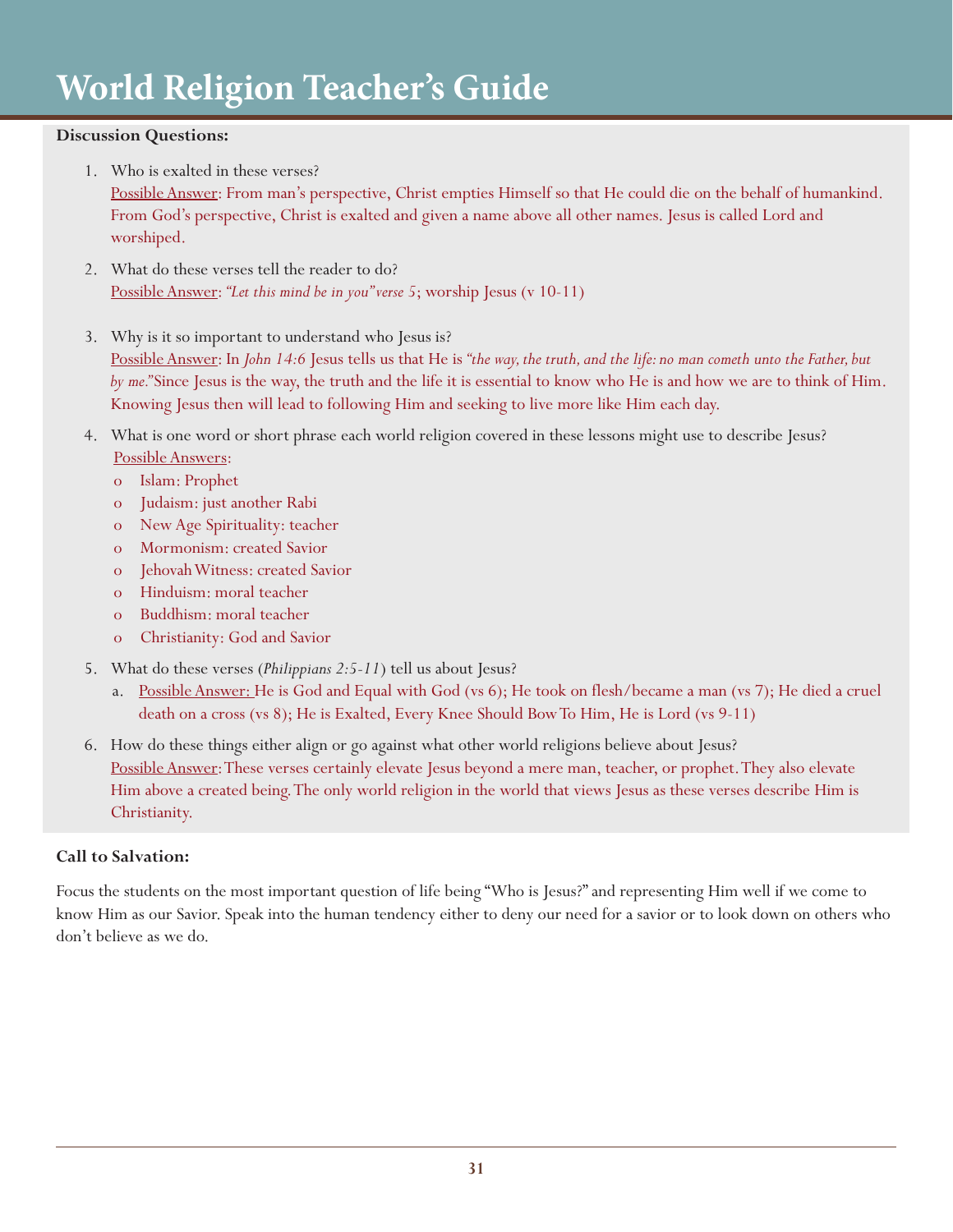# **Activity:**

Read the description below one sentence at a time. After each sentence, ask the students to identify which of the eight religions could be described by the statement.

- Be kind to others.
	- o Answer: All eight world religions teach this.
- Do good to others.
	- Answer: All eight world religions teach this.
- Believe there is a God.
	- o Answer: Christianity, Islam, Judaism, Hinduism, JW, and Mormon. Some Buddhist and some New Age Spiritualist believe there is a god but not everyone in these two religions believes there is a god.
- Have specific "Holy Scriptures" adherents to the religion believe and follow.
	- o Answer: All except New Age Spirituality.
- Believe man is born into sin and needs rescued from their sin.
	- o Answer: Christianity, Judaism, Mormon, Jehovah Witnesses
- Believe man is divine and must look within themselves to bring their full potential to awareness and life.
	- o Answer: Hinduism, Buddhism, New Age Spirituality
- Have a clear teaching regarding a desirable afterlife such as Heaven for those who are faithful or follow right action. o Answer: Christianity, New Age Spirituality, Islam, Hinduism, JW and Mormons
- Have a clear teaching regarding an undesirable afterlife such as hell for those who are unfaithful or don't do what is right.
	- Answer: Christianity, Islam, Hinduism; JW and Mormons believe there is a hell but only for those who were once followers of JW or Mormonism and then walk away from the religion.
- God has always been and will always be. o Answer: Christianity, Judaism, Islam, Hinduism. Jehovah Witnesses
- Jesus is the Son of God. o Answer: Christianity, Mormons, Jehovah Witnesses
- Jesus is God and Has always Existed
- o Answer: Christianity
- God is triune. One is essence three in person. o Answer: Christianity
- Jesus is God but a lesser God who was created.
	- o Answer: Mormons and Jehovah Witnesses

# **Call to Salvation:**

In the Gospel according to *Matthew 16:13-15* Jesus asks His disciples two questions: *"Whom do men say that I the Son of man am?"* and *"But whom say ye that I am?"* This is the central question everyone will answer. We must first answer this question for ourselves and then humbly acknowledge that if we come to faith in Jesus, our faith has come about by God revealing it to us. (*Matthew 16:17*) This should humble us and lead us to patiently point others to Jesus Christ. He is the Great I Am, God incarnate who is co-equal, co-eternal with God the Father and has purchased eternal life through His willing sacrifice.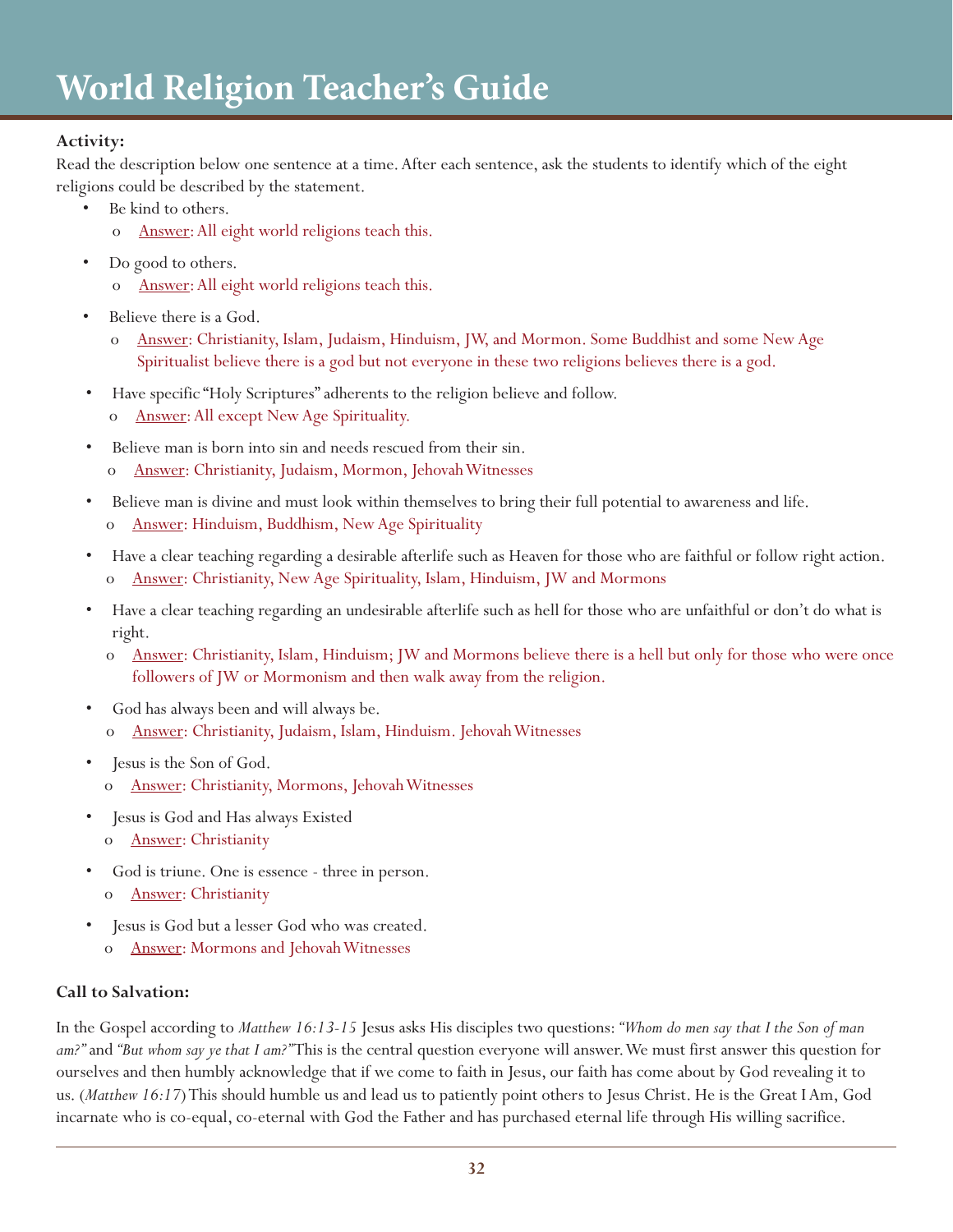# **Activity:** Religion Match

Instructions: Divide the class into small groups of 2-4 students. Make enough copies of the chart below for each of the groups to have a copy. Then cut the chart apart and have the students try to match the world religion with the correct description.

| Christianity            | Belief in one God. Time is linear. They see the need for salvation and believe salvation is achieved<br>through faith in God's work.                                                                                                         |
|-------------------------|----------------------------------------------------------------------------------------------------------------------------------------------------------------------------------------------------------------------------------------------|
| Islam                   | Belief in one God. Time is viewed as linear. They see the need for salvation and believe salvation is<br>achieved by devotion to God's instruction.                                                                                          |
| Judaism                 | Belief in one God. Time is viewed as linear. They are waiting for the coming messiah.                                                                                                                                                        |
| Jehovah<br>Witness      | Belief in one God who is above all other gods. Time is viewed as linear. Through devotion to the beliefs<br>and behaviors of this religion, eternal bliss awaits.                                                                            |
| Mormonism               | Belief in one God who is above all other gods. Time is viewed as linear. Through devotion to beliefs and<br>behaviors of this religion, eternal bliss awaits. The faithful will become gods and reign over their own<br>kingdom in eternity. |
| Hinduism                | Belief in one God who is in and connected to everything. Time is viewed as cyclical and the goal is<br>eternal bliss. Religious devotion and living rightly lead to freedom from the cycle of life, death, and<br>rebirth.                   |
| <b>Buddhism</b>         | Don't focus on a God or gods but strive to find and live according to the true nature of life. Time is<br>viewed as cyclical and the goal is to detach from desires so the cycle of life, death, and rebirth can be<br>escaped.              |
| New Age<br>Spirituality | Believe in a spirit world but focus on living true to one's self and caring for other people. Time is<br>viewed as linear. Life beyond this life is a mystery.                                                                               |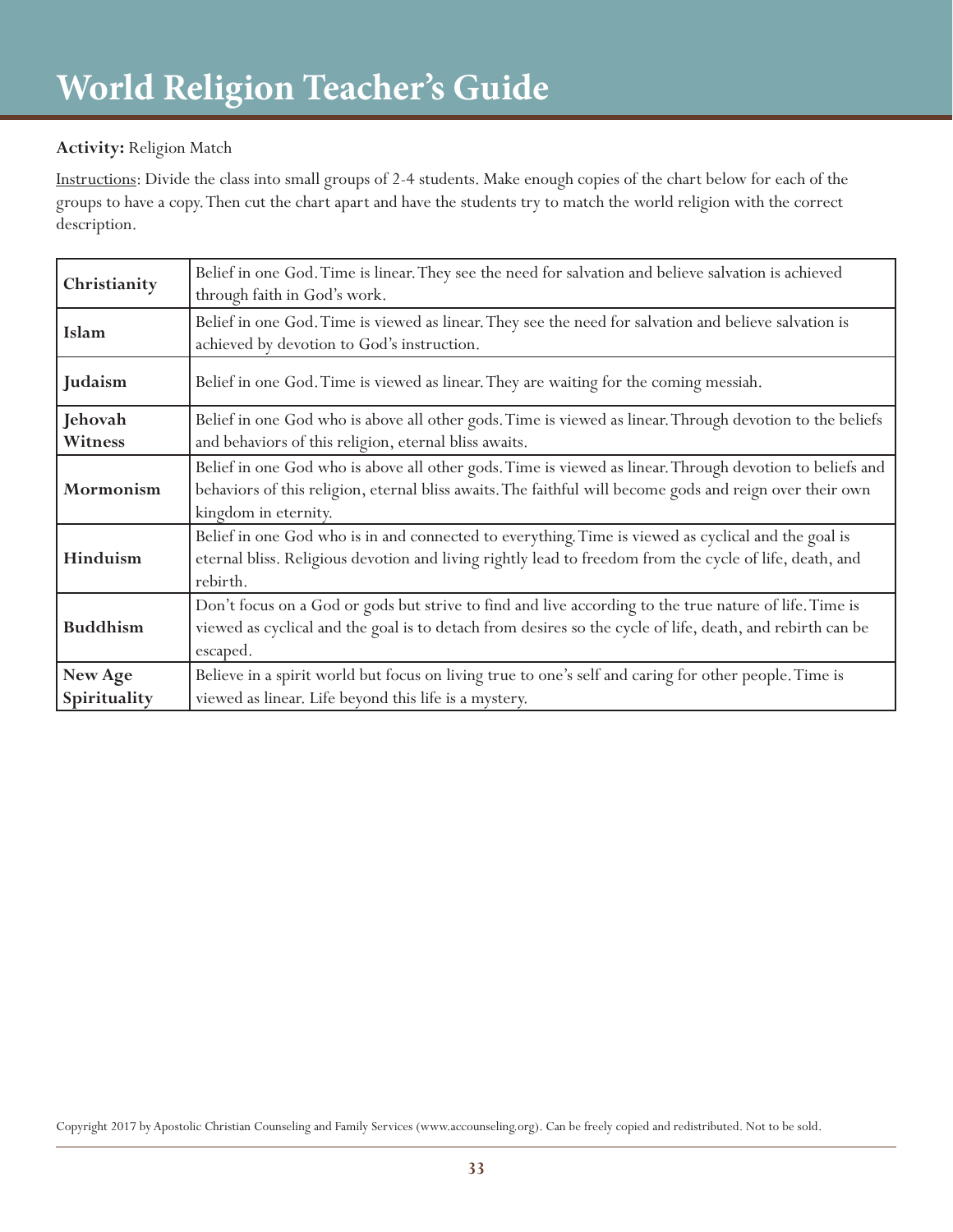# **Lesson 8: Why are there so many religions?**

Living with Boldness and Humility

Recommended Age/Class: **12-16 years old**

#### **Objectives:**

- Help students consider what they believe about Jesus.
- Help students wrestle through the reality that there are many different worldviews.

## **Opening Activity:**

- What are examples of questions where there is only one correct answer and questions where there are many different possible answers?
	- o Examples of questions with one answer:
		- What does 2+2 equal?
		- What is the temperature in our room today?
		- Will a pencil drop to the floor if I let go of it?
	- o Examples of questions with many different answers:
		- What is your favorite food?
		- What is the best weather?
		- What is your favorite thing to do after church?
- Point to consider: Is the question, Who is God?, a question with one correct answer or a question with many possible answers?
	- o The Bible clearly teaches that there is one God and knowing Him comes through the revelation of the Holy Spirit, reading the Bible, and spending time with Him. If God exists we should seek to know Him as He is, not as we would like Him to be.
	- o If you are going to meet someone you have never met or go to a place you have never seen, does the place/ person end up being or looking like you expect?
		- Should we let our imagination create God or should we let God tell us about Himself?
- We should let God reveal Himself to us through the Bible and have our view of Him come in line with what He says about Himself.
- What are examples of questions where there is only correct answer and questions where there are many different possible answers?

## **Lesson Content:**

*"In the beginning God created the heaven and the earth." Genesis 1:1* God created a perfect world and gave man the position of having dominion over the earth and the other creatures God had created. (*Genesis 1:26*) God gave man the privilege to rule over His created world but man had to trust Him and live under His authority. In *Genesis 2:17* God tells man they are not to eat of the tree of *"the knowledge of good and evil"* and this was the only restriction God placed on Adam and Eve in the Garden of Eden.

At this point in the biblical account, creation and life in God's created world is perfect. Man is given the authority to rule the earth and its inhabitants. There is a perfect relationship between God and Man and there is no confusion about who is God and who is not. The world is not void of evil but its presence and impact is limited such that it is not even mentioned until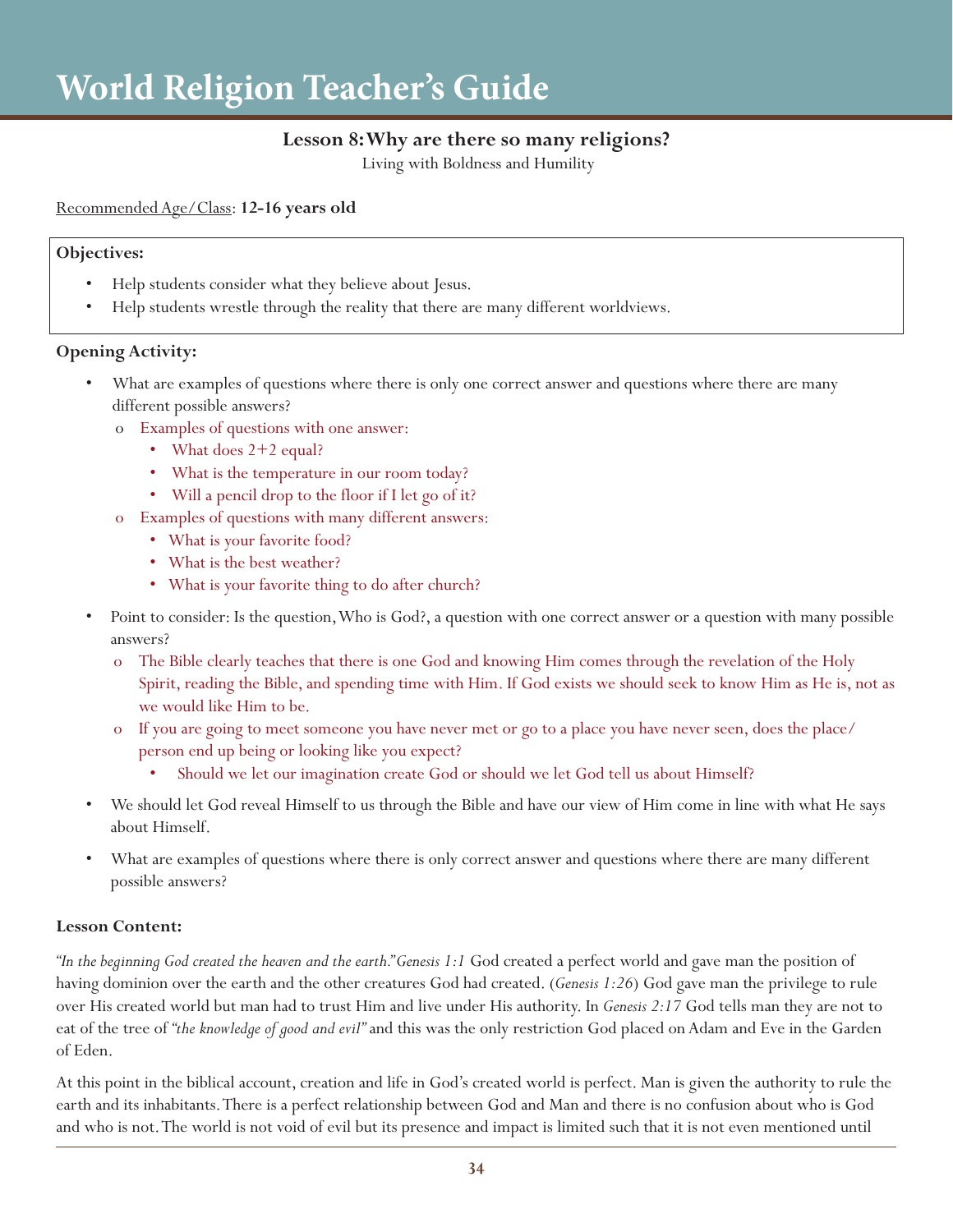chapter 3 verse 1 where this evil is called *"the serpent"*. We do not even realize the serpent is evil until we realize the serpent seems to be challenging God's message and heart toward Eve. To this point in the story, Eve fully trusts God and is willing to live within the structure God has created.

Now, the serpent begins to challenge Eve's assumptions about God and suggests God is not telling her the whole story. He wants Eve to doubt God and rebel against His authority by eating of the tree of *"the knowledge of good and evil"*. In doing so, evil shifts from being present with minimal effect to becoming a powerful force able to corrupt man's heart, the created world, and man's relationship with God. Adam and Eve's rebellion against God changed the world and specifically change man's relationship with God. Essentially, man decided to dissolve his relationship with God in hopes of finding a better deal.

Since then man has been on a journey for a "better deal" than what God offers. This has led to the creation of many false gods and many false religions. Man continues to rebel against God's message. Instead, man desires to create our own path for life. This ultimately leads man away from the true path of life into creating a false path that either feels better, looks more appealing, or makes more sense to man's corrupted mind. The message of living under the authority of the good and trustworthy God of the Bible is distorted by the continual work of "the serpent" whose work is to cast doubt constantly on the goodness of God.

# **Scripture:**

*Genesis 11:1-9 "And the whole earth was of one language, and of one speech. 2 And it came to pass, as they journeyed from the east, that they found a plain in the land of Shinar; and they dwelt there. 3 And they said one to another, Go to, let us make brick, and burn them throughly. And they had brick for stone, and slime had they for morter. 4 And they said, Go to, let us build us a city and a tower, whose top may reach unto heaven; and let us make us a name, lest we be scattered abroad upon the face of the whole earth. 5 And the Lord came down to see the city and the tower, which the children of men builded. 6 And the Lord said, Behold, the people is one, and they have all one language; and this they begin to do: and now nothing will be restrained from them, which they have imagined to do. 7 Go to, let us go down, and there confound their language, that they may not understand one another's speech. 8 So the Lord scattered them abroad from thence upon the face of all the earth: and they left off to build the city. 9 Therefore is the name of it called Babel; because the Lord did there confound the language of all the earth: and from thence did the Lord scatter them abroad upon the face of all the earth."*

# **Discussion Questions:**

- 1. If you look just at *Genesis 11:1-4* what is the people's plan? Do you think the plan sounds good, bad, or neutral? Possible Answer: make bricks, build a city and tower that reaches to the heaven. Make a name for themselves and stay in their current location. Answer: Considering these verses only it is difficult to see anything wrong with their plan. Yet if you consider the plan carefully, you begin to wonder if they saw themselves as self-sufficient and in charge of their own lives.
- 2. Reading verses 5-9 what does God think of their plan? Why does He intervene so their plan is not able to happen? Possible Answer: From His actions we can conclude He does not like their plan and stops it from happening. Answer: Verse 6 indicates that God is concerned that the people will be able to accomplish whatever they desire. Why would God see this as a problem? This is only 11 chapters into the Bible but the clear thread through these chapters is God's desire for the people to be His children and the people's desire to do what they want rather than what God wants. The people, left to their own desires, would clearly lead to them rebelling against God and believing themselves to be god, which would only lead to further perpetuation of evil and destruction.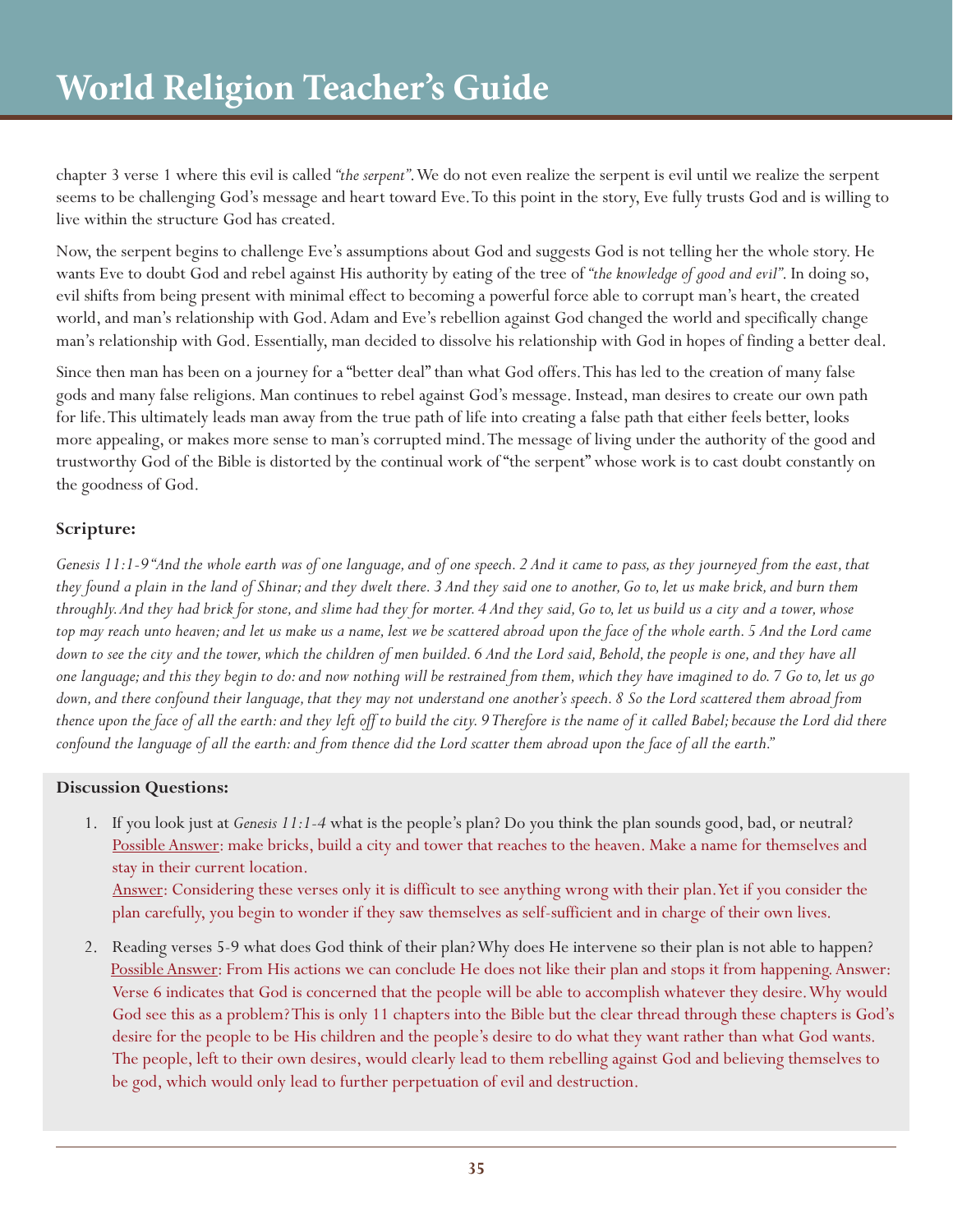- 3. Identify words you would use to describe God from *Genesis 11:1-9*. Possible Answer: A sceptic might say words like fearful, unreasonable, bully Possible Answer: A believer might say powerful, interested (in what the people are doing), loving, invested
- 4. Identify words you would use to describe man from *Genesis 11:1-9.* Possible Answer: together, hardworking, motivated, ambitious, stubborn, pawns, weak, confused
- 5. How would your view of God or man change if you also consider God's instruction to Noah two chapters earlier in *Genesis 9:1*?

*Genesis 9:1 ~ "And God blessed Noah and his sons, and said unto them, Be fruitful, and multiply, and replenish the earth."* Possible Answer: God's instruction to Noah in *Gen. 9:1* echos the same instruction He gave Adam in *Gen. 1:26-28*. God desires that man fill the earth and be a caretaker of the world God has created.

- i. This adds to the view of God as being: consistent, patient, …
- ii. This adds to the view of Man as being: rebellious, intent on their own desires, …
- 6. How would your view of God or man change if you also consider *Genesis 6:5-8*? *Genesis 6:5-8 ~ "And God saw that the wickedness of man was great in the earth, and that every imagination of the thoughts of his heart was only evil continually. 6 And it repented the Lord that he had made man on the earth, and it grieved him at his heart. 7 And the Lord said, I will destroy man whom I have created from the face of the earth; both man, and beast, and the creeping thing, and the fowls of the air; for it repenteth me that I have made them. 8 But Noah found grace in the eyes of the Lord."* Possible Answer: View of God - He feels emotions, gracious, … Possible Answer: View of man - wicked, continually evil, ...

## **Call to Salvation:**

Early in the Bible man rebelled against God's authority. Evil took root in the heart of man and all of creation was corrupted as a result. The Bible is a story of God relentlessly pursuing a rebellious people. As we walk through life, it can be easy for Satan to convince us the God does not care for us or that we should be able to follow whatever path we desire. The reality is God is our creator and we need Him. He loves and cares for us far greater than we deserve and we are to live as grateful children to almighty God. We are to seek to know and follow Him even when, in our brokenness, we naturally rebel against being under His authority.